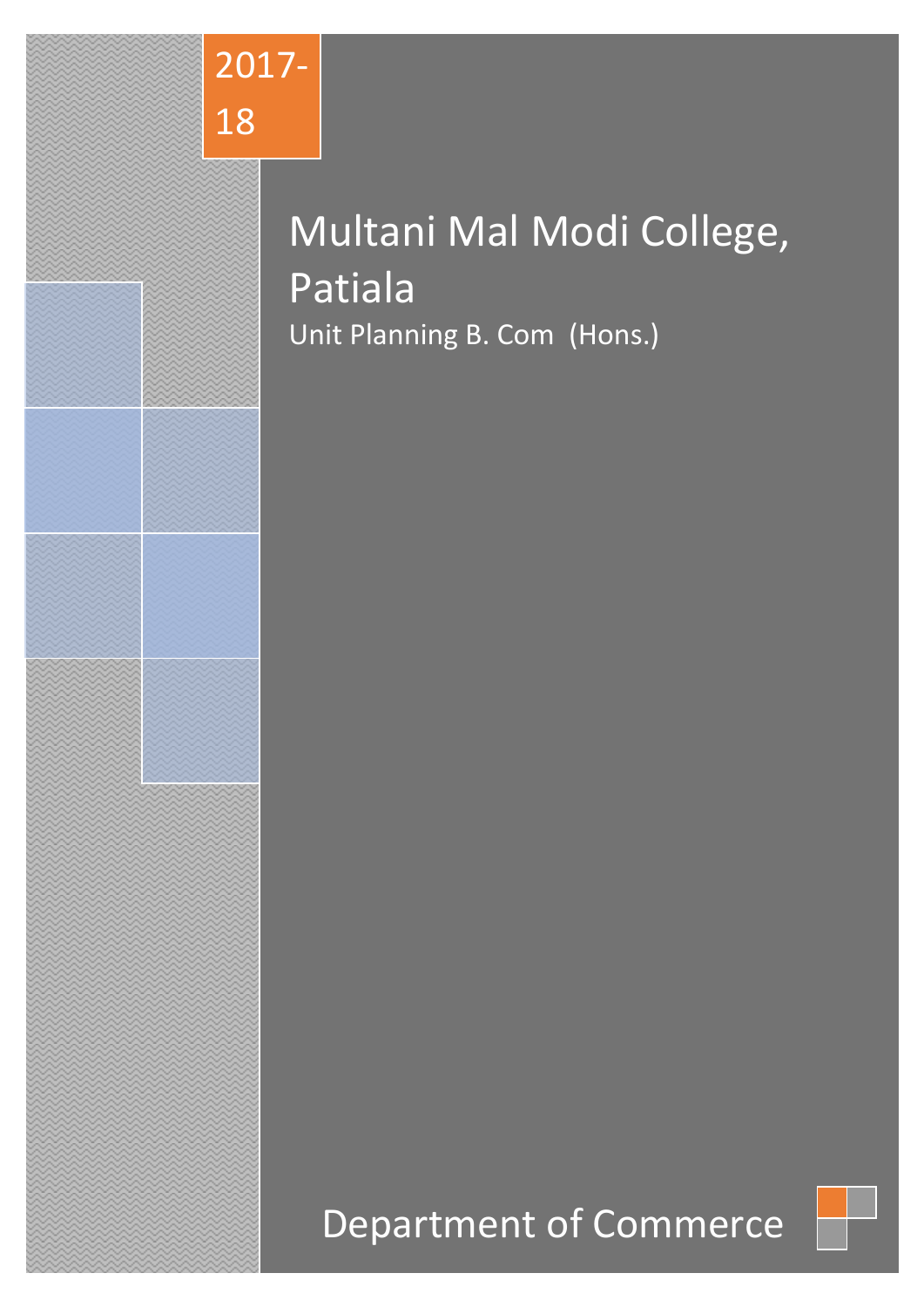## **B.Com.(HONOURS)-I(SEMESTER-Ist)**

#### **BCH 101 – PUNJABI**

**Max Marks: 75 Maximum Time: 3 Hrs.**

| <b>TILLMST-I</b>                                                                                     |  |  |
|------------------------------------------------------------------------------------------------------|--|--|
| ਕਥਾ ਰੰਗ, ਸੰਪਾ. ਵਰਿਆਮ ਸਿੰਘ ਸੰਧੂ ਅਤੇ ਡਾ. ਬਲਦੇਵ ਸਿੰਘ ਚੀਮਾ                                               |  |  |
| <b>TILLMST-II</b>                                                                                    |  |  |
| (1) ਨਿਬੰਧ-ਰਚਨਾ : ਸਮਾਜਕ, ਵਾਤਾਵਰਣ ਅਤੇ ਸਭਿਆਚਾਰ ਵਿਸ਼ੇ ਨਾਲ ਸਬੰਧਤ।                                         |  |  |
| $(2)$ ਵਿਆਰਕਣ:                                                                                        |  |  |
| (1) ਪੰਜਾਬੀ ਧੁਨੀ-ਵਿਉਂਤ, ਸਵਰ, ਵਿਅੰਜਨ, ਉਚਾਰਨ ਅੰਗ, ਉਚਾਰਨ ਸਥਾਨ ਤੇ ਉਚਾਰਨ ਵਿਧੀ ਅਨੁਸਾਰ ਧੁਨੀਆਂ ਦਾ<br>ਵਰਗੀਕਰਣ। |  |  |
| (2) ਸ਼ਬਦ–ਸ਼੍ਰੇਣੀਆਂ ਅਤੇ ਰੁਪਾਂਤਰਨ: ਨਾਂਵ, ਪੜਨਾਂਵ, ਵਿਸ਼ੇਸ਼ਣ, ਕਿਰਿਆ, ਕਿਰਿਆ ਵਿਸ਼ੇਸ਼ਣ, ਸੰਬੰਧਕ, ਯੋਜਕ, ਪ੍ਰਸ਼ਨ |  |  |
| ਸੁਚਕ ਸ਼ਬਦ।                                                                                           |  |  |
| <b>TILLFINAL EXAM</b>                                                                                |  |  |
| ਭਾਗ-ੳ ਅਤੇ ਭਾਗ-ਅ ਦੇ ਵਿਆਕਰਣ ਵਾਲੇ ਭਾਗ ਵਿਚੋਂ ਸੰਖੇਪ ਉਤਰਾਂ ਵਾਲੇ ਪ੍ਰਸ਼ਨ.                                    |  |  |
|                                                                                                      |  |  |
|                                                                                                      |  |  |

|         | <b>Mode of Assessment</b>  |                        |
|---------|----------------------------|------------------------|
| Sr. No. | <b>Component</b>           | Weightage              |
|         | Mid Semester Test (MST)    | 40% (Average of 2 MST) |
|         | <b>Written Assignments</b> | 40%                    |
|         | Attendance                 | 20%                    |
|         |                            |                        |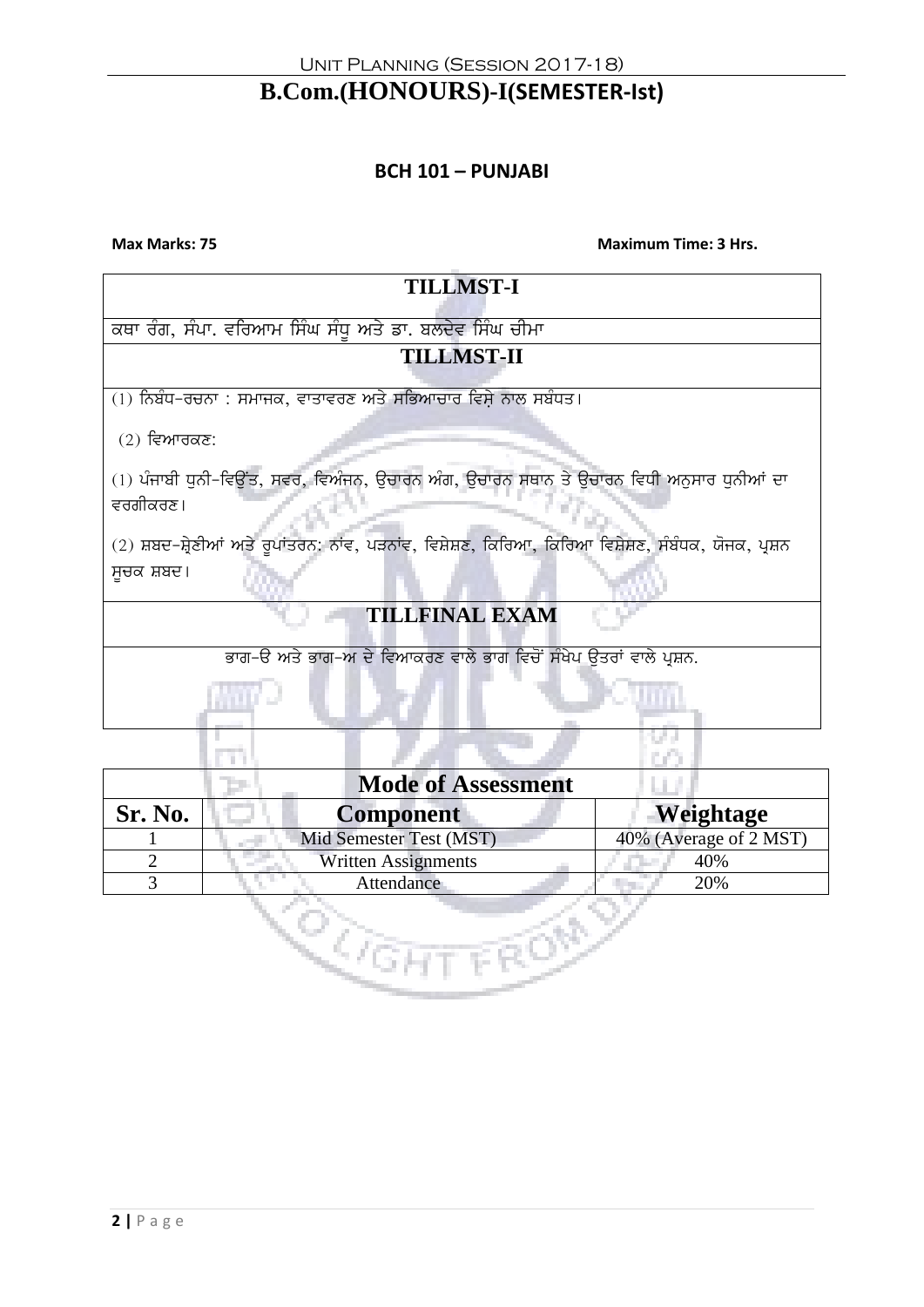## **BCH 101-A: PUNJABI COMPULSORY (ELEMENTARY KNOWLEDGE)**

## **(Special paper in lieu of Punjabi Compulsory)**

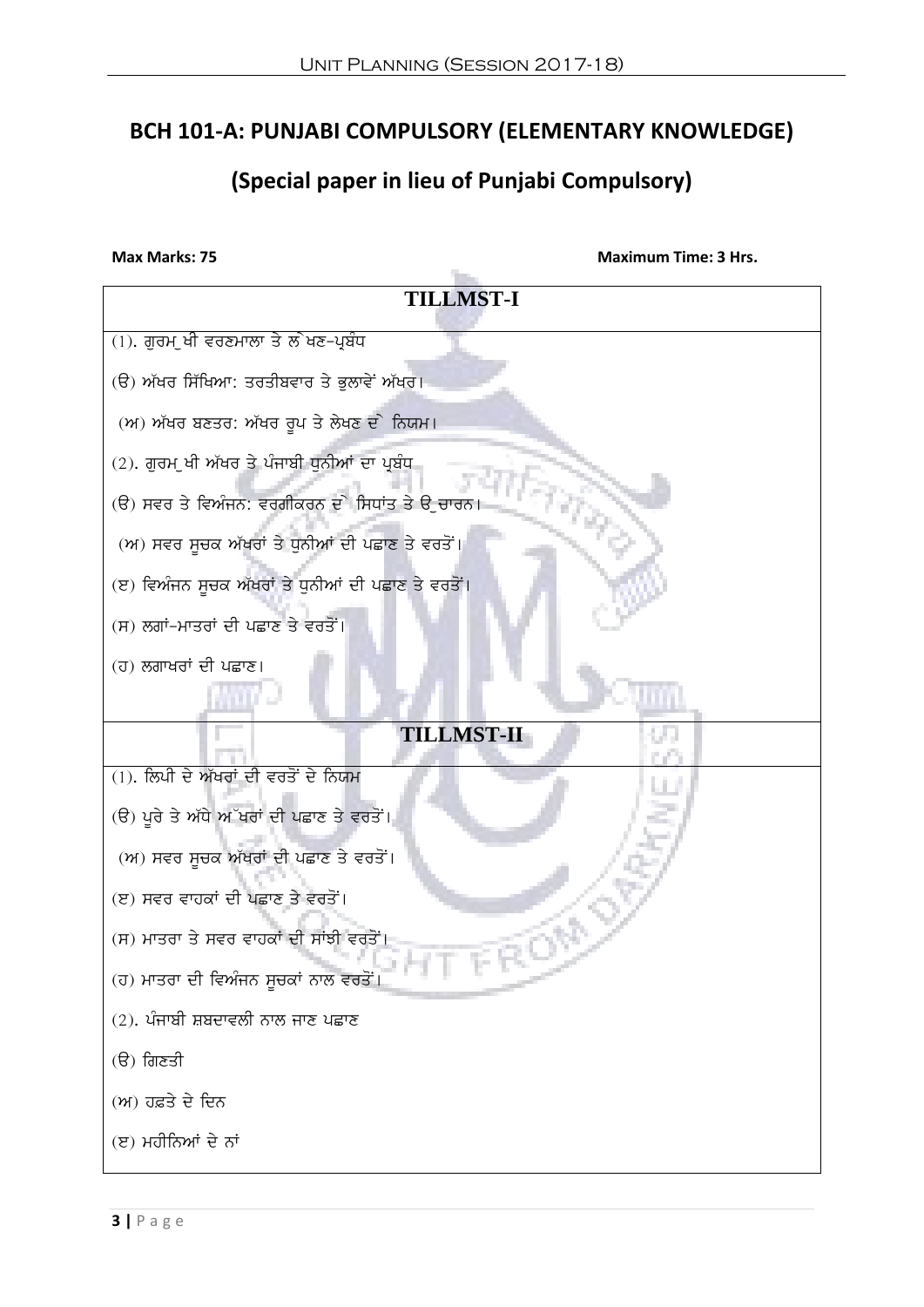$\overline{H}$ ) ਰੰਗਾਂ ਦ<sup>ੇ</sup> ਨਾਂ

- $(d)$  ਫਲਾਂ-ਸਬਜ਼ੀਆਂ ਦ<sup>ੇ</sup> ਨਾਂ
- $(\vec{\alpha})$  ਪਸ਼ੂ-ਛਪੰਛੀਆਂ ਦੇ ਨਾਂ
- (ਖ) ਪੰਜਾਬੀ ਰਿਸ਼ਤਾ-ਨਾਤਾ ਪ੍ਰਬੰਧ ਦੀ ਸ਼ਬਦਾਵਲੀ
- (ਗ) ਘਰੇਲੂ ਵਸਤਾਂ ਦੀ ਸ਼ਬਦਾਵਲੀ

## **TILLFINAL EXAM**

<u>, ਸਾਰੇ ਸਿਲੇਬਸ ਤੇ ਆਧਾਰਤ ਆਬਜੈਕਟਿਵ ਟਾਈਪ ਪ੍ਰਸ਼ਨ।</u>

| <b>Mode of Assessment</b> |                            |                        |  |
|---------------------------|----------------------------|------------------------|--|
| Sr. No.                   | <b>Component</b>           | Weightage              |  |
|                           | Mid Semester Test (MST)    | 40% (Average of 2 MST) |  |
|                           | <b>Written Assignments</b> | 40%                    |  |
|                           | Attendance                 | 20%                    |  |

**COLLEGE** 

alla l

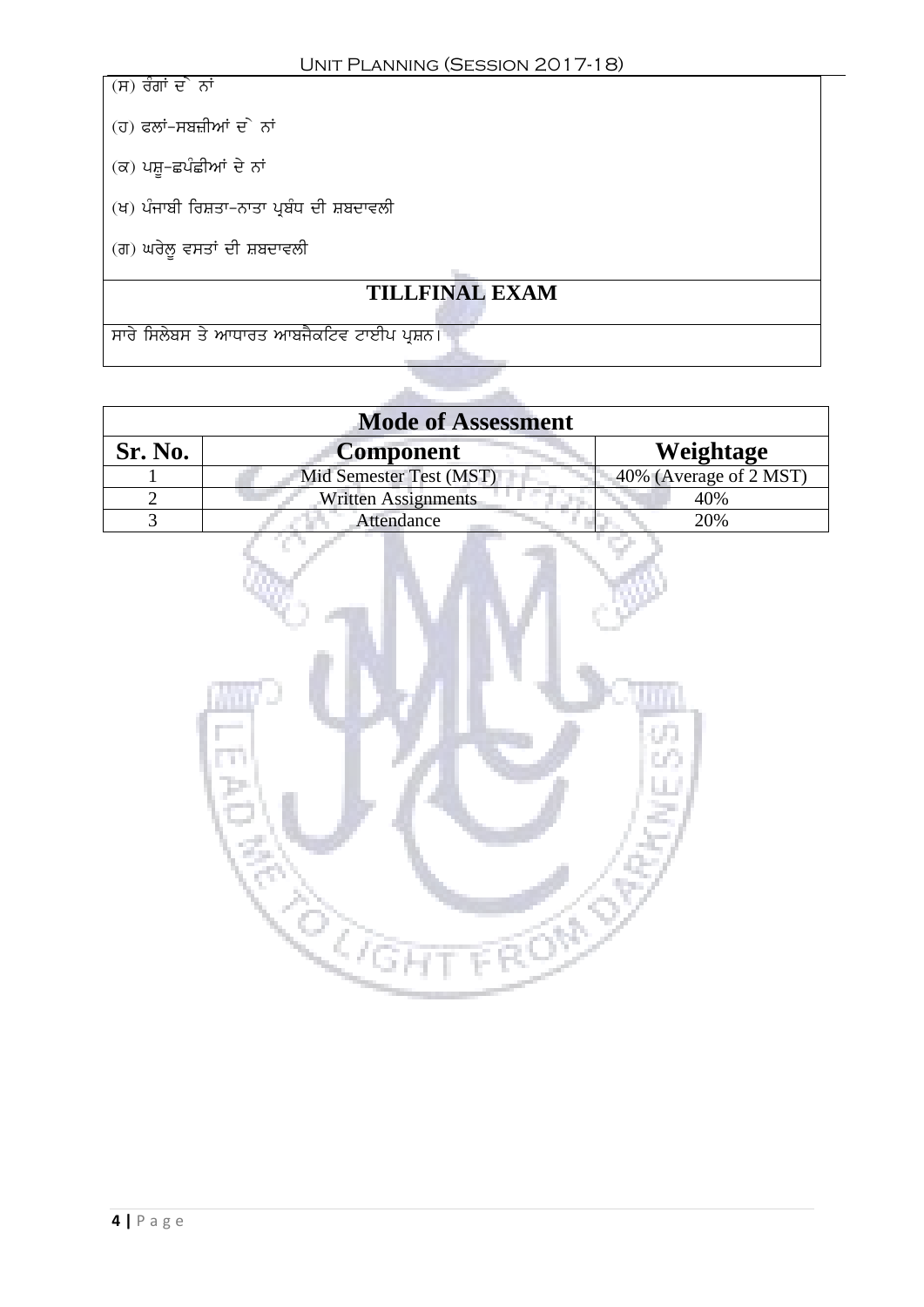## **BCH 102: COMMUNICATION SKILLS AND PERSONALITY DEVELOPMENT**

**Max Marks: 75 Maximum Time: 3 Hrs.**

#### **TILLMST-I**

Communication: Meaning, Importance, and Process, Objectives of Communication, Effective Communication, Means/ Media and Types of Communication, Channels of Communication, Barriers to Communication, Voice Training, Importance of Feedback. Interview, Report Writing, Speeches and Presentations, Documentation, Preparation of Extempore speech, Group Discussion, Debates, Declamation;

#### **TILLMST-II**

Stage Confidence. Business Correspondence: Definition, Importance Business letters: Essential features, Parts and Layout , Types: Purchase order letter, Enquiry Letter, Quotation Letter, Acceptance Letter, Refusal Letter, Follow Up Letter and Cancellation of order letter.

#### **TILLFINAL EXAM**

Personality Development, Types of personality, Dynamics of Personality, Personality Traits, Influences on Personality, Personality Analysis through body language and Individual habits, Physical Aspects of personality, Emotional Stability, Memory Training, Mind and mental development, Mental Blocks, Manners and Art of Living

| <b>Mode of Assessment</b> |                            |                        |
|---------------------------|----------------------------|------------------------|
| Sr. No.                   | <b>Component</b>           | Weightage              |
|                           | Mid Semester Test (MST)    | 40% (Average of 2 MST) |
| 2                         | <b>Written Assignments</b> | 40%                    |
| 3                         | Attendance                 | 20%                    |
|                           |                            |                        |

 $\mathbb{R}$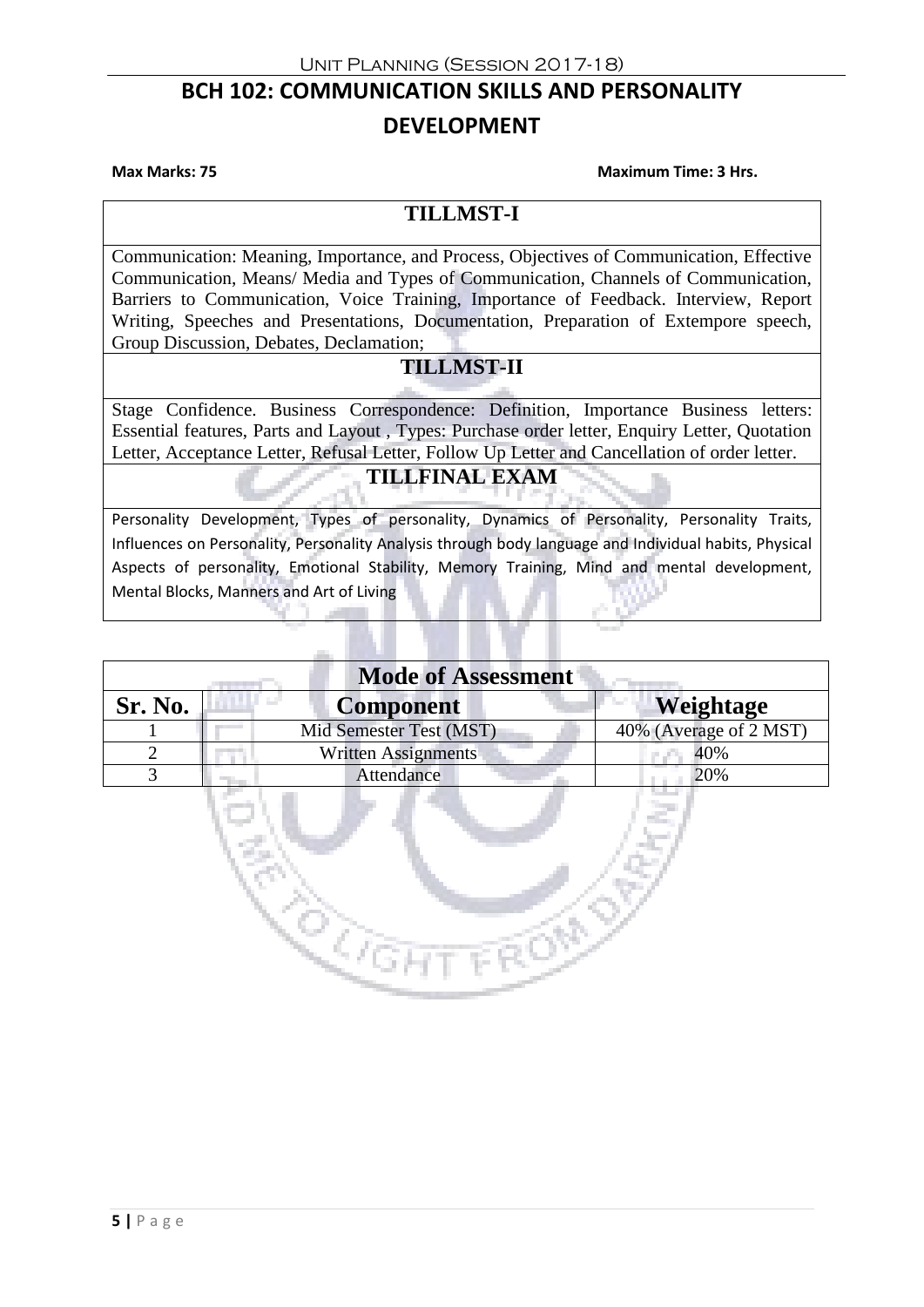### **BCH 103: FUNDAMENTALS OF FINANCIAL ACCOUNTING-I**

**Max Marks: 75 Maximum Time: 3 Hrs.**

### **TILLMST-I**

Accounting: Meaning, Scope and Importance, Branches of Accounting, Accounting Concepts and Conventions, Double Entry System, Preparation of Journal, Subsidiary Books including Cash Book, Ledger, Trial Balance, Preparation of Final Accounts of Sole Traders and Partnership Firms. Bank Reconciliation Statement, Distinction between Capital and Revenue items, Depreciation Methods and Accounting including AS-6.

## **TILLMST-II**

Accounts relating to Partnership: Admission, Retirement and Death of a Partner, Dissolution of Partnership, Amalgamation of Firms, Sale of Firm to a Company, Gradual Realisation of Assets and Piece Meal Distribution.

### **TILLFINAL EXAM**

Accounts of Non-Trading Concerns including Hospital and Educational Institutions.

| <b>Mode of Assessment</b> |                            |                        |
|---------------------------|----------------------------|------------------------|
| Sr. No.                   | <b>Component</b>           | Weightage              |
|                           | Mid Semester Test (MST)    | 40% (Average of 2 MST) |
|                           | <b>Written Assignments</b> | 40%                    |
|                           | Attendance                 | 20%                    |

 $\mathbb{Q}_{\bar{\ell}}$ 

4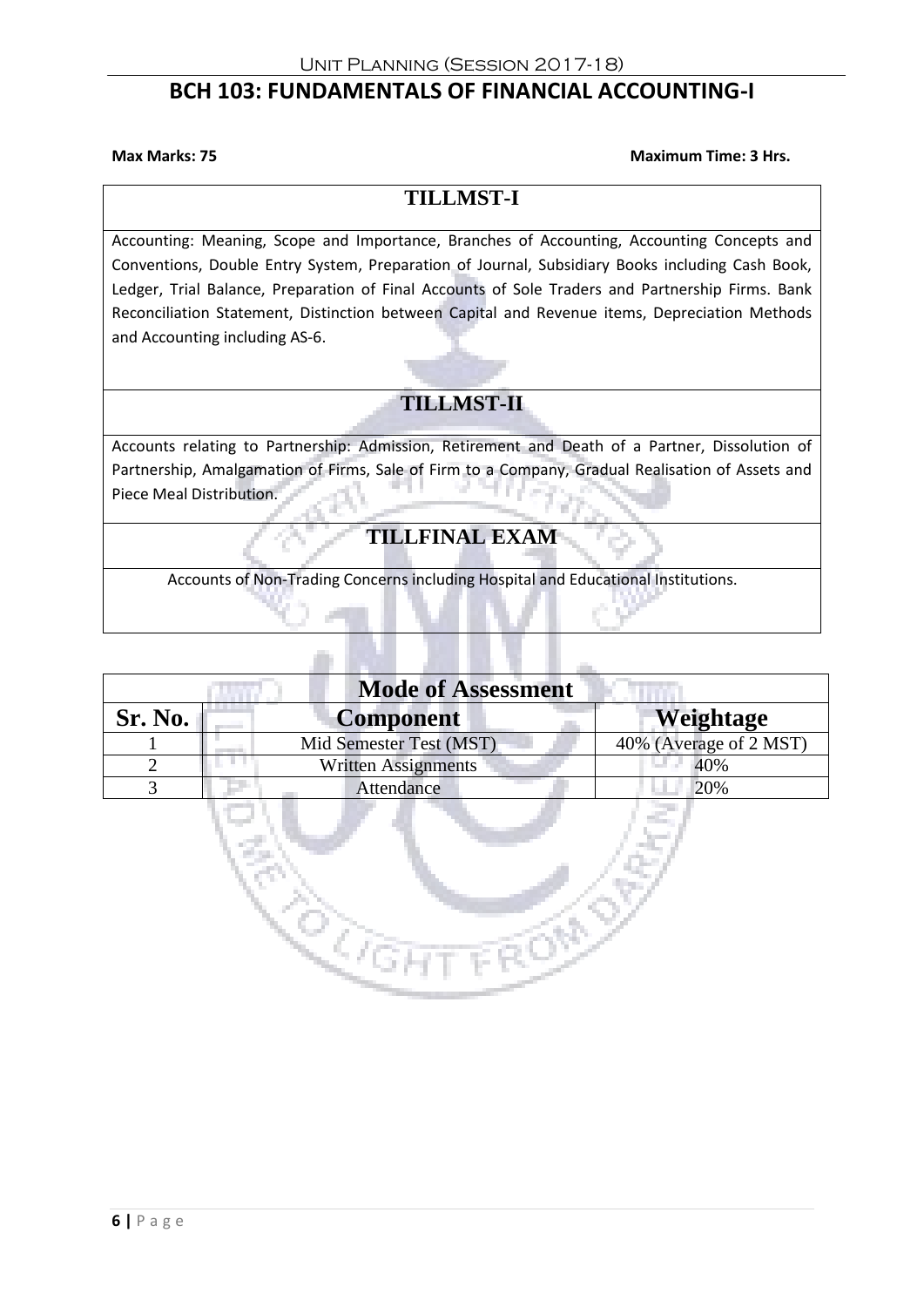## **BCH 104: BUSINESS ORGANISATION**

#### **Max Marks: 75 Maximum Time: 3 Hrs.**

## **TILLMST-I**

Business-Concept, Nature and Scope; business objectives, Business Environment Interface, distinction between business, commerce and trade. Foundation of Indian Business Spectrum of Business Activities, Manufacturing and Service Sectors. Forms of Business Organisation-Sole proprietorship, partnership, joint stock company, types of companies, cooperative societies, multinational corporations and Indian Transnationals; Operations : Business size and location decisions. Location: Mass production and mass customization, productivity, quality and logistic.

## **TILLMST-II**

Entrepreneurship - Concept and Nature, Entrepreneurial Opportunities in contemporary business environment: Networking Marketing, Franchising, Business process Outsourcing, ebusiness. Process of setting up a business enterprise, Choice of a suitable form of Business Ownership, Feasibility study and preparation of Business Plan. Functional Aspect of Business:

## **TILLFINAL EXAM**

Marketing : Marketing and Consumer behaviour, Product and Pricing decisions, Distribution and Promotional decisions. Human Resources: Sources of human Capital, Strategies for attracting and retaining

| <b>Mode of Assessment</b> |                            |                        |
|---------------------------|----------------------------|------------------------|
| <b>Sr. No.</b>            | Component                  | Weightage              |
|                           | Mid Semester Test (MST)    | 40% (Average of 2 MST) |
|                           | <b>Written Assignments</b> | 40%                    |
|                           | Attendance                 | 20%                    |
|                           |                            |                        |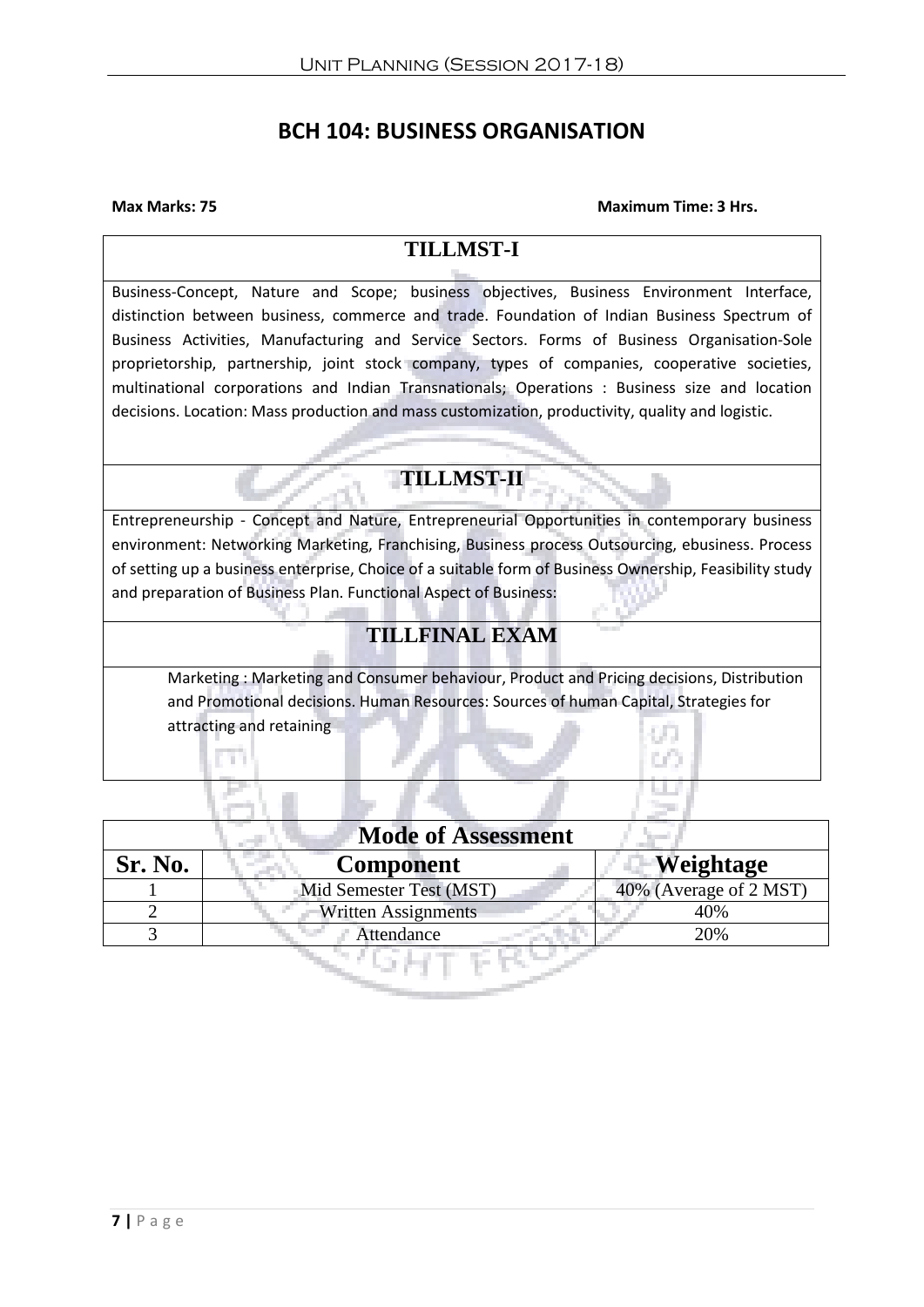## **BCH 105: MICRO ECONOMICS**

**Max Marks: 75 Maximum Time: 3 Hrs.**

### **TILLMST-I**

Consumer behaviour: Utility approach , A brief outline of law of diminishing marginal utility and law of equi-marginal utility. Indifference curve approach: Consumer equilibrium, income, price and substitution effects. Law of demand, derivation of law of demand based on utility analysis and indifference curve analysis; Elasticity of Demand Concept, Price elasticity of demand and its measurement.

## **TILLMST-II**

Concept of Production Function, Profit Forcasting in short run. Law of Variable Proportions, Returns to scale, Internal and external economics and diseconomies. Concept of Total, Average and.

## **TILLFINAL EXAM**

Marginal Revenue and Elasticity of Demand. Isoquant technique and producer's equilibrium. Price determination under prefect competition, monopoly and monopolistic competition and oligopoly

| <b>Mode of Assessment</b> |                            |                        |
|---------------------------|----------------------------|------------------------|
| Sr. No.                   | <b>Component</b>           | Weightage              |
|                           | Mid Semester Test (MST)    | 40% (Average of 2 MST) |
|                           | <b>Written Assignments</b> | 40%                    |
|                           | Attendance                 | 20%                    |
|                           |                            |                        |

3.

Ì.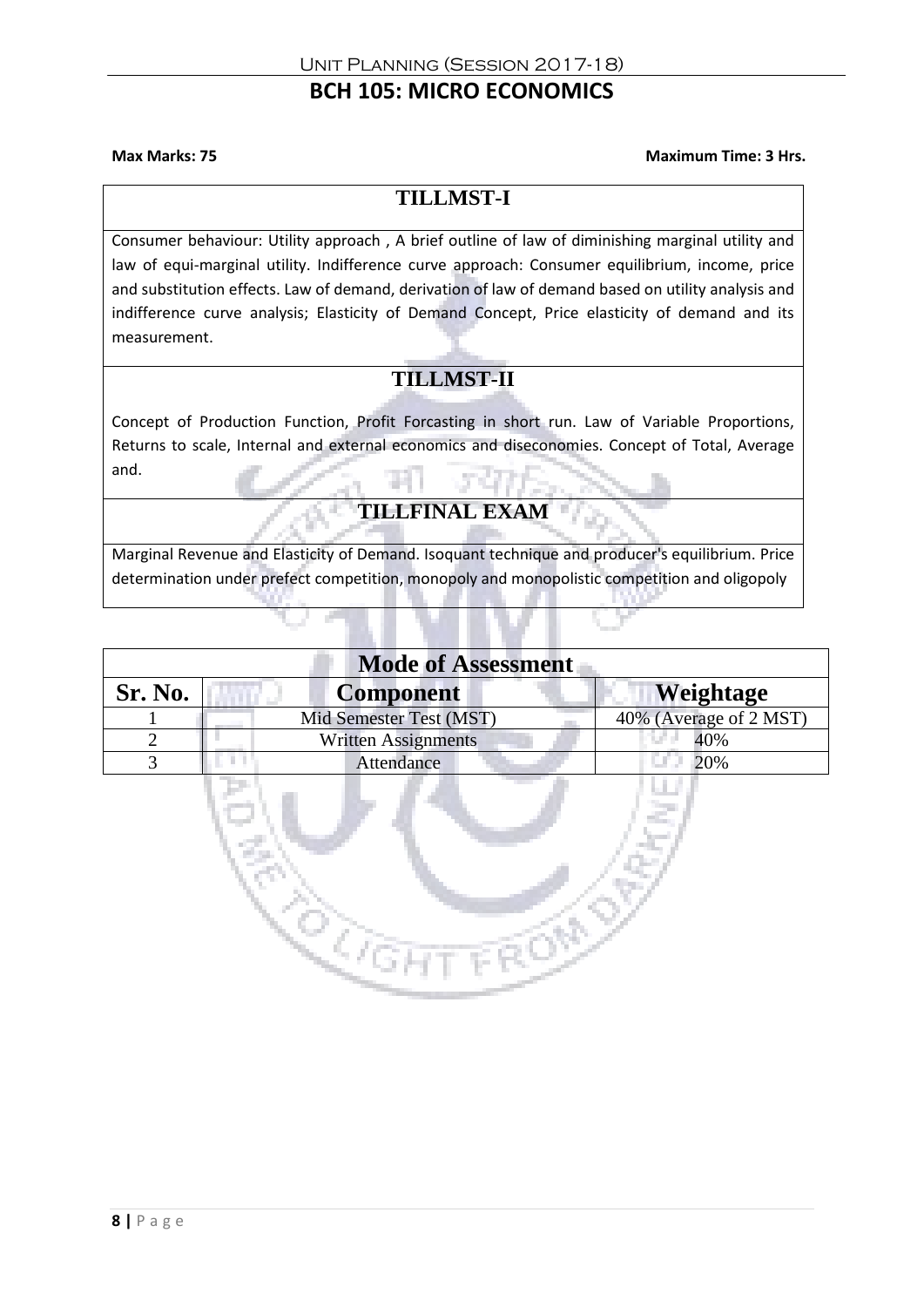## **BCH 106: BUSINESS LAWS-I**

#### **Max Marks: 75 Maximum Time: 3 Hrs.**

#### **TILLMST-I**

LAW OF CONTRACT (1872): Nature of contract, Classification; Offer and acceptance; Capacity of parties to contract; Free consent; Consideration; legality of object; Agreements declared void; Performance of Contract; Discharge of contract, Remedies for breach of contract. Special Contracts: Indemnity; Guarantee; Bailment and Pledge; Agency

#### **TILLMST-II**

SALES OF GOODS ACT 1930: Formation of contracts of sale; Goods and their classification, price; conditions, and warranties; Transfer of Property in Goods; Performance of the Contract of Sales; Unpaid Seller and his Rights, Sale by Auction; Hire Purchase Agreement.

### **TILLFINAL EXAM**

THE PATENTS ACT, 1970: Introduction, Definitions, Kinds of Patents, Exclusive Marketing rights, Filing and Examination of Application, Opposition to Grant of Patent, Term of Patent, Right of Patentee, Restoration of Lapse Patent, Surrender, Revocation and Infringement of Patent, Regulatory Authorities and Panelities.

| <b>Mode of Assessment</b> |                            |                        |
|---------------------------|----------------------------|------------------------|
| Sr. No.                   | <b>Component</b>           | Weightage              |
|                           | Mid Semester Test (MST)    | 40% (Average of 2 MST) |
|                           | <b>Written Assignments</b> | 40%                    |
|                           | Attendance                 | 20%                    |
|                           |                            |                        |

**Alle** 

la str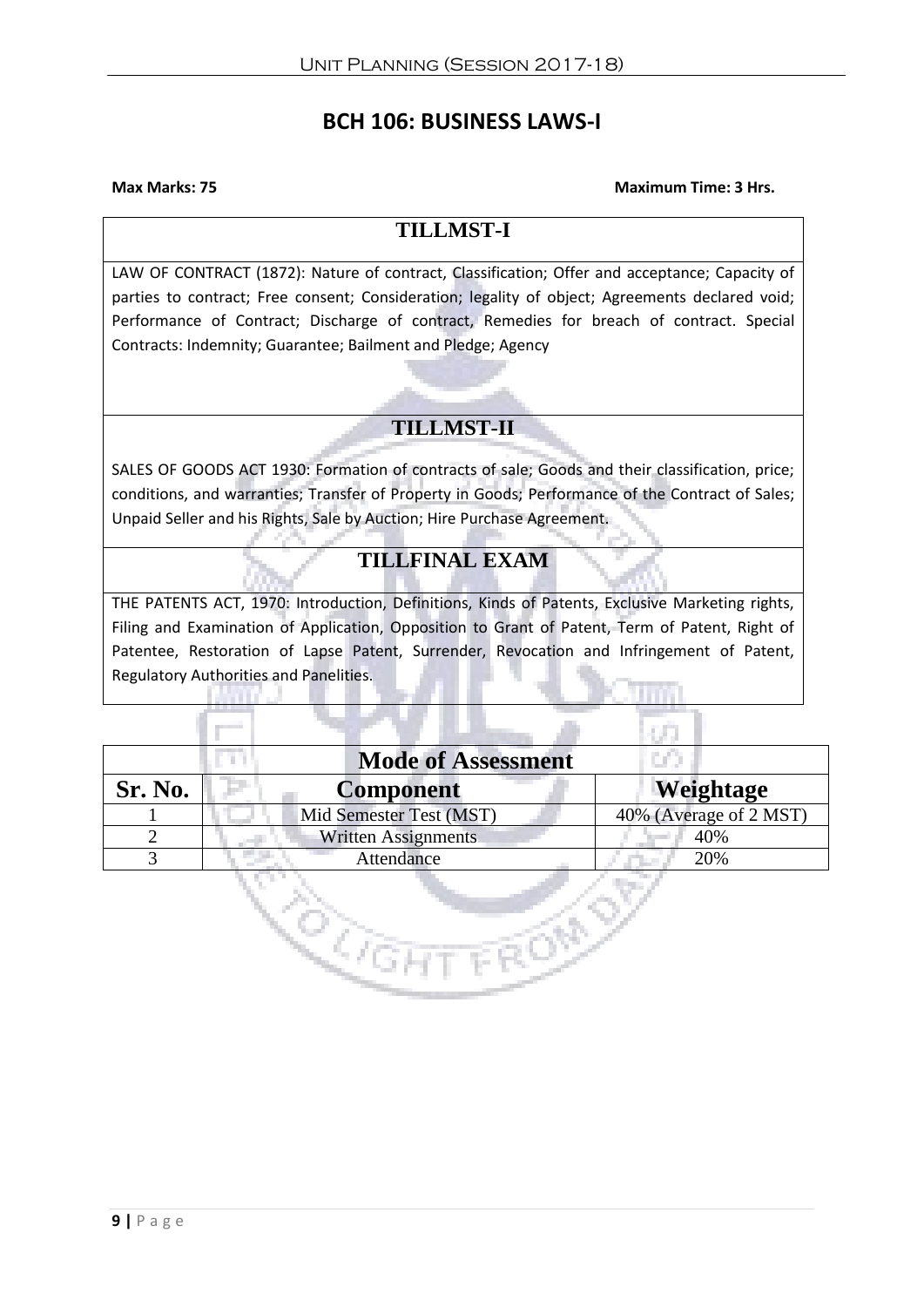## **Class – B.Com(H) Part 1 (Semester-II**)

## **BCH 201: Punjabi**

**Max Marks: 75 Maximum Time: 3 Hrs.** 

| <b>TILLMST-I</b>                                                                        |  |  |
|-----------------------------------------------------------------------------------------|--|--|
|                                                                                         |  |  |
| ਵਾਰਤਕ ਵਿਵੇਕ ,ਸੰਪਾ। ਡਾ. ਰਾਜਿੰਦਰ ਪਾਲ ਸਿੰਘ ਬਰਾੜ, ਡਾ. ਜਗਤਾਰ ਸਿੰਘ, ਪੰਜਾਬੀ ਯੂਨੀਵਰਸਿਟੀ,        |  |  |
| ਪਟਿਆਲਾ।                                                                                 |  |  |
|                                                                                         |  |  |
| <b>TILLMST-II</b>                                                                       |  |  |
|                                                                                         |  |  |
| (1 ਚਿੱਠੀ-ਪੱਤਰ                                                                           |  |  |
|                                                                                         |  |  |
| $(2 \sqrt{2})$ ਵਿਆਰਕਣ:                                                                  |  |  |
|                                                                                         |  |  |
| (1) ਸ਼ਬਦ-ਬਣਤਰ ਅਤੇ ਸ਼ਬਦ ਰਚਨਾ: ਪਰਿਭਾਸ਼ਾ, ਮੁੱਢਲੇ ਸੰਕਲਪ, ਮੂਲ ਰੂਪ, ਅਗੇਤਰ, ਪਛੇਤਰ, ਵਿਉਤਪਤ ਰੂਪ  |  |  |
| ਅਤੇ ਰੁਪਾਂਤਰੀ ਰੁਪ।                                                                       |  |  |
| <b>TILLFINAL EXAM</b>                                                                   |  |  |
| (2) ਭਾਸ਼ਾ ਵੰਨਗੀਆ: ਭਾਸ਼ਾ ਦਾ ਟਕਸਾਲੀ ਰੂਪ, ਭਾਸ਼ਾ ਅਤੇ ਉਪ-ਭਾਸ਼ਾ ਦਾ ਅੰਤਰ ਅਤੇ ਅੰਤਰ-ਸਬੰਧ, ਪੰਜਾਬੀ |  |  |
| ਉਪ–ਭਾਸ਼ਾਵਾਂ ਤੇ ਪਛਾਣ ਚਿੰਨ੍ਹ।                                                             |  |  |
|                                                                                         |  |  |
| ਉਪਰੋਕਤ ਸਿਲੇਬਸ ਤੇ ਅਧਾਰਤ ਸੰਖੇਪ ਉੱਤਰਾਂ ਵਾਲੇ ਪੁਸ਼ਨ                                          |  |  |
|                                                                                         |  |  |
|                                                                                         |  |  |
|                                                                                         |  |  |
| <b>Mode of Assessment</b>                                                               |  |  |
| Sr. No.<br>Weightage<br><b>Component</b>                                                |  |  |

| Sr. No. | <b>Component</b>           | Weightage              |
|---------|----------------------------|------------------------|
|         | Mid Semester Test (MST)    | 40% (Average of 2 MST) |
|         | <b>Written Assignments</b> | 40%                    |
|         | Attendance                 | 20%                    |
|         |                            |                        |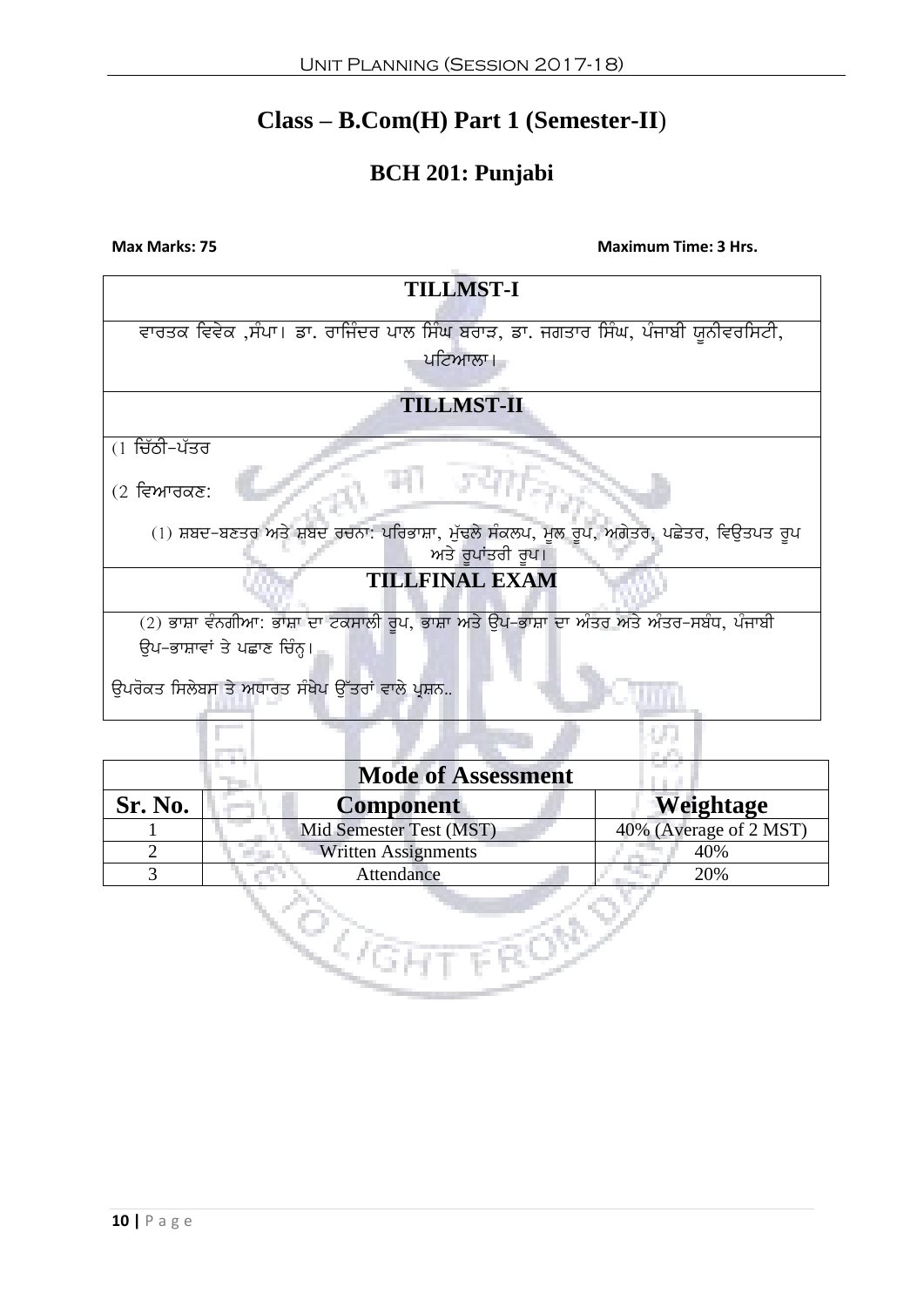## **BCH 201-A : Punjabi Compulsory (Elementary Knowledge)**

**Max Marks: 75 Maximum Time: 3 Hrs.**



| <b>Mode of Assessment</b> |                            |                        |
|---------------------------|----------------------------|------------------------|
| Sr. No.                   | Component                  | Weightage              |
|                           | Mid Semester Test (MST)    | 40% (Average of 2 MST) |
|                           | <b>Written Assignments</b> | 40%                    |
|                           | Attendance                 | 20%                    |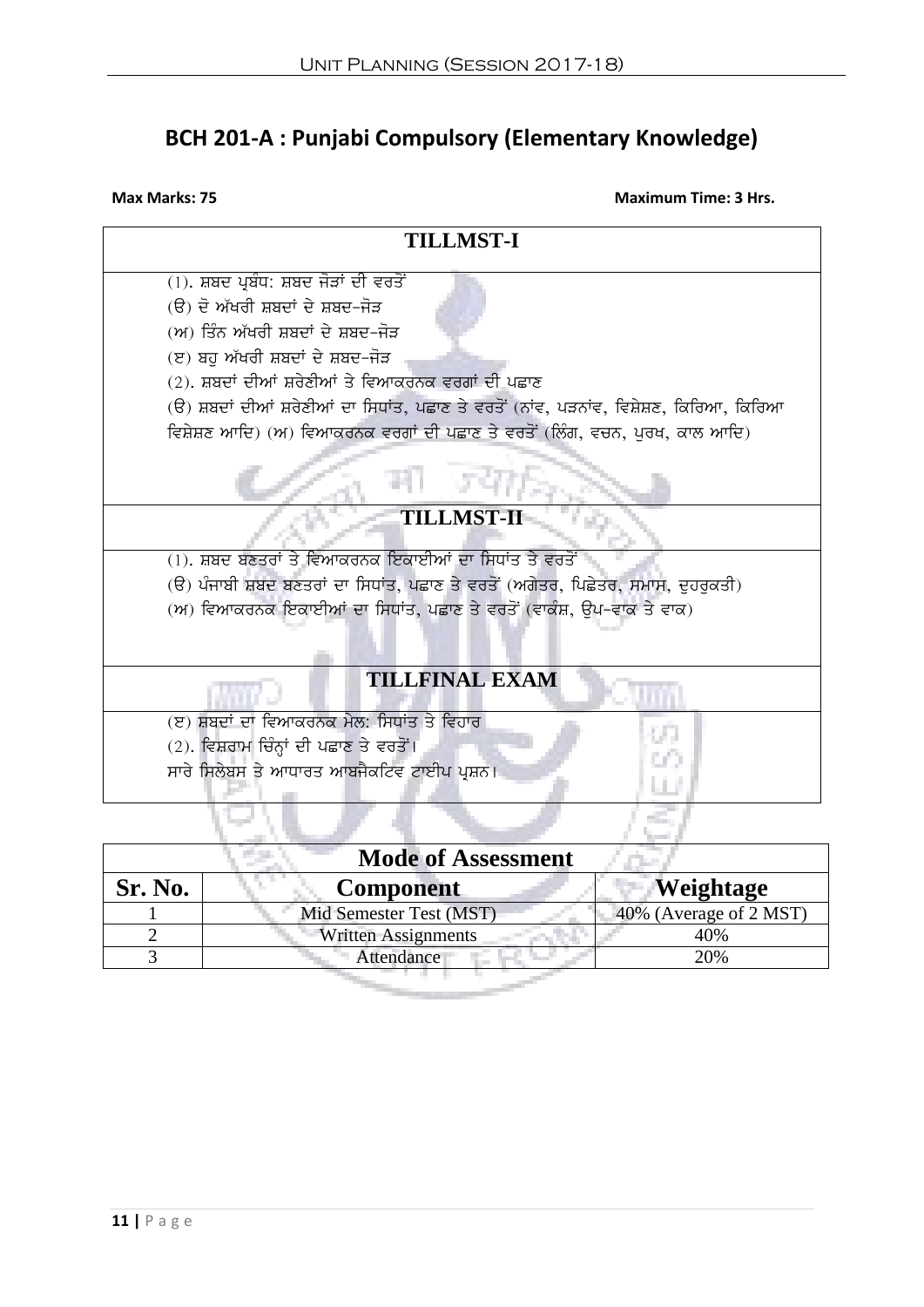## **BCH 202: COMPUTERS FOR BUSINESS**

**Max Marks: 75 Maximum Time: 3 Hrs.**

### **TILLMST-I**

Computer: Introduction, Functions and Classification of Computer, Overview of Software and Hardware, Input and Output devices, Computer Memory: RAM, ROM, Number system and its Inter Conversion, Introduction to Operating System- Windows XP and Vista, Working with files and folders, Understanding the control panel, Opening and exiting Windows application, Copying and moving information between windows and learning other basic functions of Windows XP and Vista.

## **TILLMST-II**

Introduction to MS-Word 2007: Basic Features, Starting and exiting word, Creating, Editing and Saving a Word document, Inserting Pictures and symbols, working with text, Creating a table, Formatting documents, Previewing and Printing Documents, Introduction to MS-Power Point 2007: Power Point Basics, Creating and Saving, Presentations, Inserting Pictures and Graphics, Inserting slides from other Presentations, Slide Show View.

## **TILLFINAL EXAM**

Introduction to MS Excel 2007: Creating spread sheets by entering text formulas and numbers, Introduction to financial functions in Excel 2007, Making Graphs in Excel, Sorting data in Excel, Conditional calculations using IF, IF…. AND if OR. Basic Introduction to Internet and its applications: Search Engines and e-mail.

| <b>Mode of Assessment</b> |                            |                        |
|---------------------------|----------------------------|------------------------|
| Sr. No.                   | <b>Component</b>           | Weightage              |
|                           | Mid Semester Test (MST)    | 40% (Average of 2 MST) |
|                           | <b>Written Assignments</b> | 40%                    |
|                           | Attendance                 | 20%                    |
|                           |                            |                        |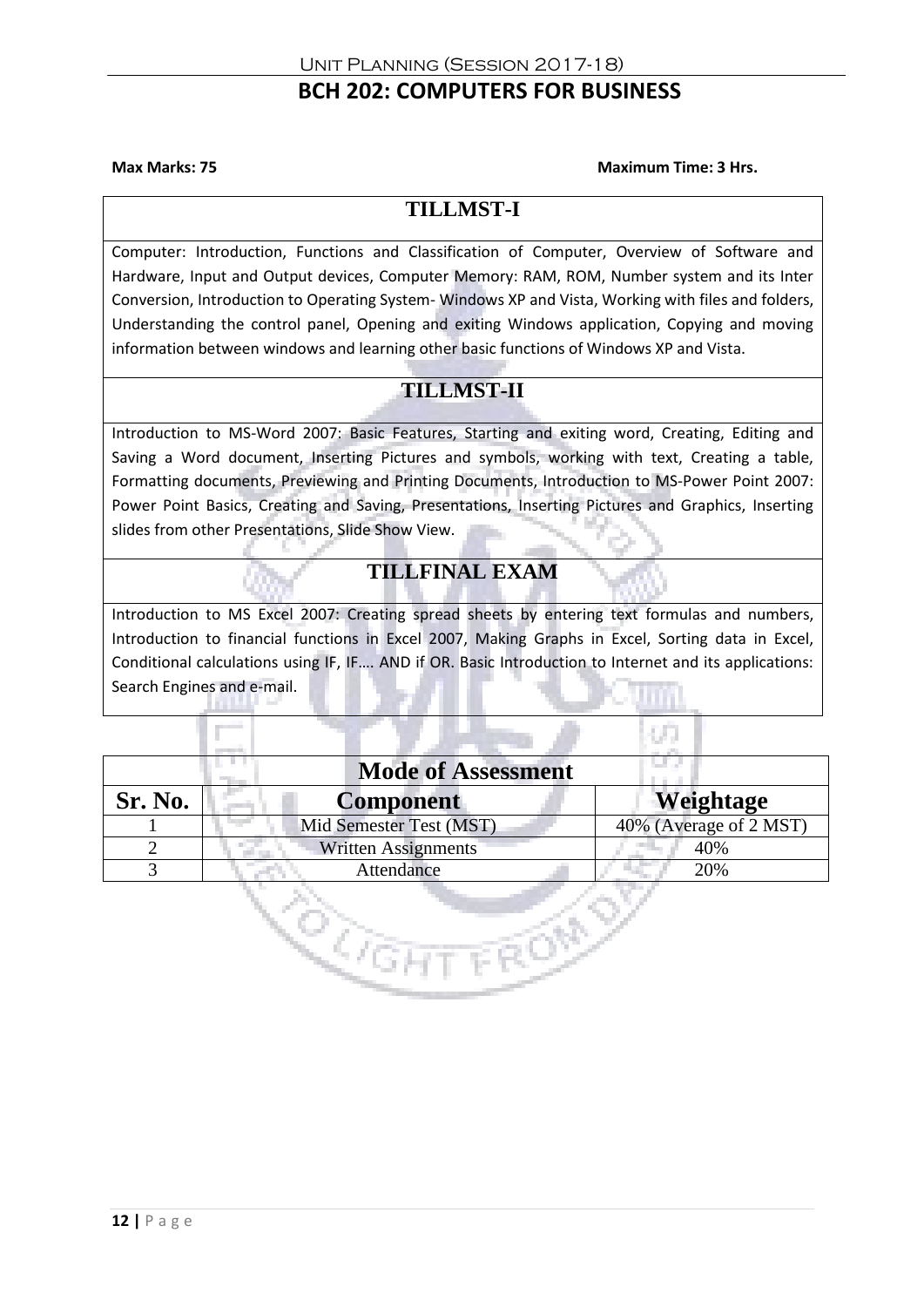## **BCH 203: COMPUTERISED FINANCIAL ACCOUNTING-II**

**COLOR** 

**Max Marks: 75 Maximum Time: 3 Hrs.**

## **TILLMST-I**

Computerized Accounting: its meaning, Features, Limitations and Advanatges, Advantages of Manual Accounting versus Computerised Accounting: Fundamental aspects, Modules and Auditing of Computerised Accounting: Development of Computerised Accounting system, Computer Programmes for Accounting, Methods of System Development, BRS in Computerised Sysytem

## **TILLMST-II**

Financial Accounting Package - Tally. ERP 9.0: Introduction of Tally.ERP 9.0, Phases of Implementation, configuring Tally, Accounts Management (using TALLY.ERP 9.0 Software Package)

## **TILLFINAL EXAM**

Accounts Masters including creating and altering vouchers, Accounts Transactions and preparing and printing Trial Balance and Final Accounts and Bank Reconciliation Statement and other Accounts Reports. Preparation and Compilation of Complete Balance Sheet of any Industries/ Organization/Firm as a project report

| <b>Mode of Assessment</b> |                            |                        |
|---------------------------|----------------------------|------------------------|
| Sr. No.                   | <b>Component</b>           | Weightage              |
|                           | Mid Semester Test (MST)    | 40% (Average of 2 MST) |
|                           | <b>Written Assignments</b> | 40%                    |
|                           | Attendance                 | 20%                    |
|                           |                            |                        |

**REGISTER**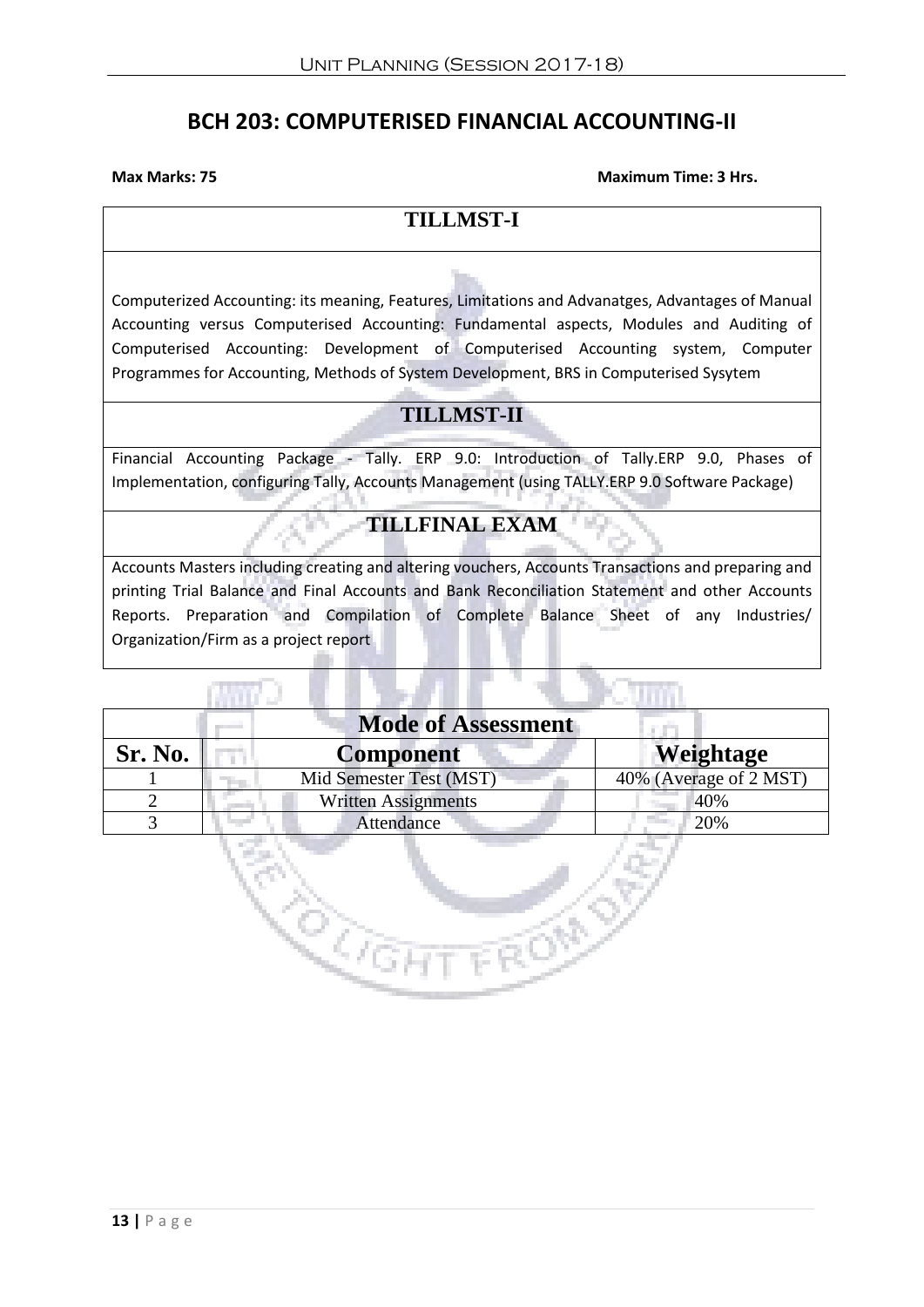## **BCH 204: FUNCTIONAL MANAGEMENT**

**Max Marks: 75 Maximum Time: 3 Hrs.**

#### **TILLMST-I**

Management: Concept, nature, process and Significance of Management. Contribution to management thoughts with special reference to Taylor, Fayol and Elton Mayo. Planning: Nature and Purpose; steps involved in planning, objectives: setting objectives, process of managing by objectives, strategies, forecasting. Organising: Concept, nature and purpose of organizing, significance and Process of organizing. Organisational structure: Formal and Informal organization, organization chart. Decision Making: Concept and process, Group decision making, Authority and responsibility relationship.

## **TILLMST-II**

and the sea

Directing: Scope, Human factors, creativity and innovations. Staffing: Selection process & Techniques. Motivation: Concept, characteristics, importance and theories of Motivation. Leadership: Concept & leadership Styles, leadership Theories.

## **TILLFINAL EXAM**

Communication: Nature and Process of Communication Chennels networks and barriers to communication-Effective Communication. Controlling: System and Process of Controlling, requirements for effective control

| <b>Mode of Assessment</b> |                            |                        |
|---------------------------|----------------------------|------------------------|
| Sr. No.                   | <b>Component</b>           | Weightage              |
|                           | Mid Semester Test (MST)    | 40% (Average of 2 MST) |
|                           | <b>Written Assignments</b> | 40%                    |
|                           | Attendance                 | 20%                    |
|                           |                            |                        |

31 H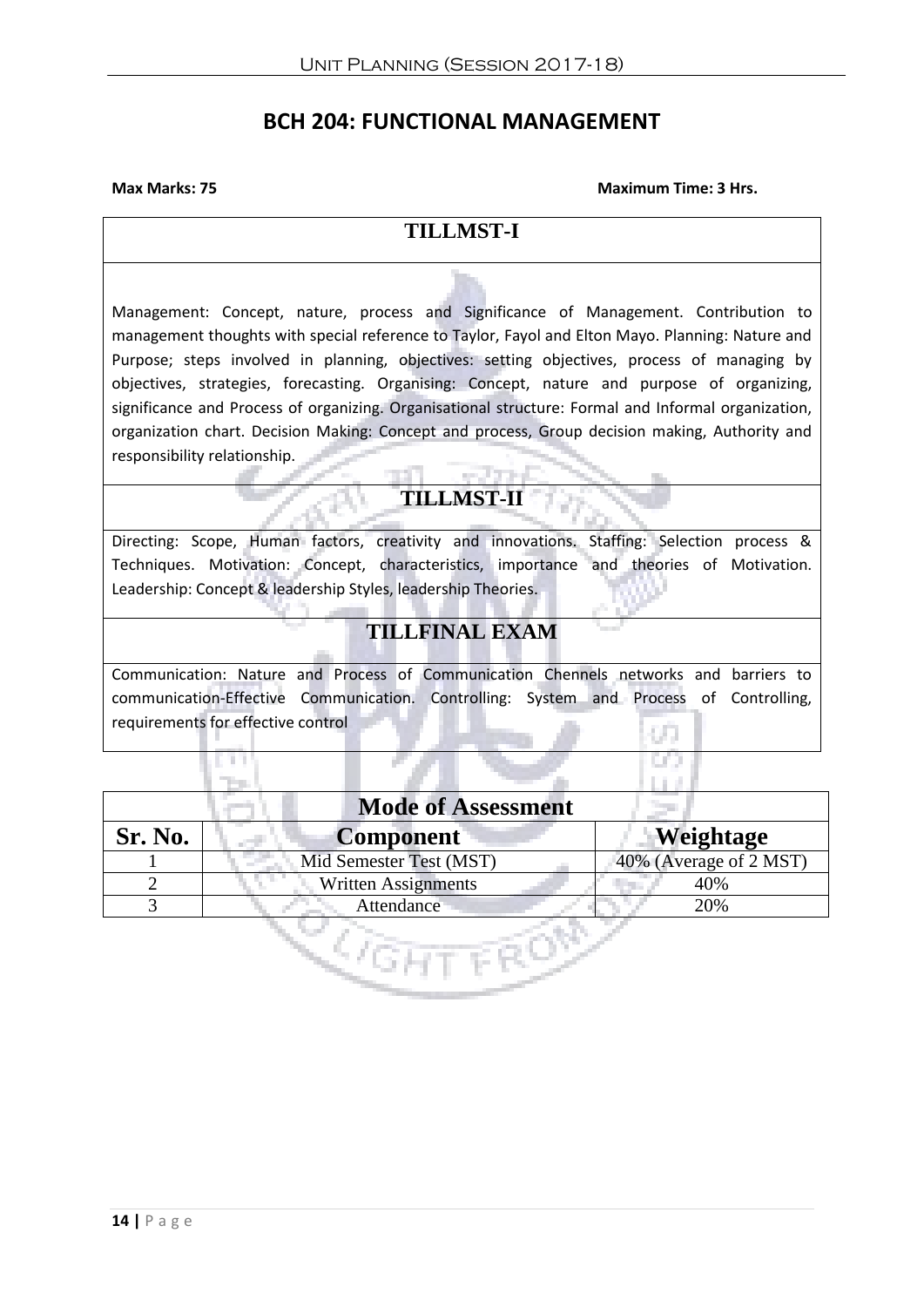## **BCH 205: MACRO ECONOMICS**

**Max Marks: 75 Maximum Time: 3 Hrs.**

## **TILLMST-I**

Introduction to Macro Economics and its importance, National Income: Concepts, Methods and problems of measurement particularly in underdeveloped countries. Classical theory of Employment and Say's Law of Market, Keynesian Theory of Income, Output and Employment.

## **TILLMST-II**

Consumption function: Average and marginal propensity to consume, Psychological law of consumption.

## **TILLFINAL EXAM**

Multiplier: Concept, Operation and Limitations; Investment Function: Concept, Operation and Limitations and Marginal Efficiency of Capital; Inflation: Meaning, Types, Causes & Effects. Trade cycles: Meaning & phases.

|         | <b>Mode of Assessment</b>     |                        |
|---------|-------------------------------|------------------------|
| Sr. No. | <b>Component</b><br>Service C | Weightage              |
|         | Mid Semester Test (MST)       | 40% (Average of 2 MST) |
|         | <b>Written Assignments</b>    | 40%                    |
|         | Attendance                    | 20%                    |

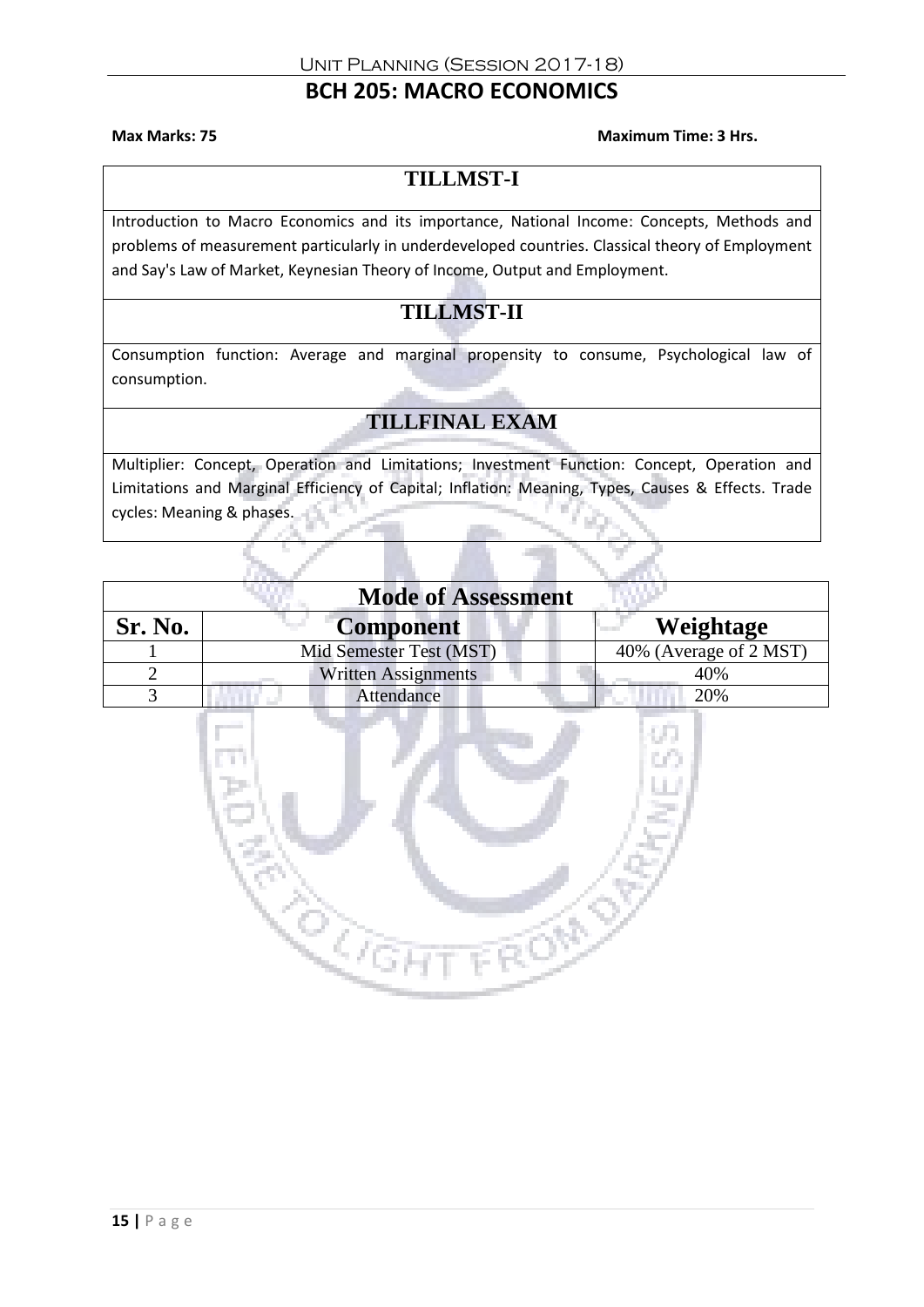## **BCH 206: BUSINESS LAWS-II**

**Max Marks: 75 Maximum Time: 3 Hrs.**

### **TILLMST-I**

Negotiable Instrument Act 1881: Definition of negotiable instruments, Features; Promissory Note: Bill of Exchange and Cheque; Holder and Holder in the Due Course; Crossing of a cheque, Types of Crossing; Negotiation; Dishonour and discharge of negotiable instrument. The Information Technology Act 2008, Objectives, Regulatory Authorities and Penalities, Cyber Crime-Technical Aspects, Fraud Prevention.

### **TILLMST-II**

The Consumer Protection Act 1986: Salient features, Grievance redressal machinery. Environment Protection Act 1986: Objectives and Scope of the act, Regulatory Authorities, Environment Pollution-Offences and Penalities;

## **TILLFINAL EXAM**

The Right to Information Act 2005 - Definitions, Right to Information and Obligations of Public Authorities, The Central and State Information Commission, Powers and Functions of the Information Commissions, Appeal and Penalties.

| <b>Mode of Assessment</b> |                            |                        |
|---------------------------|----------------------------|------------------------|
| Sr. No.                   | <b>Component</b>           | <b>Weightage</b>       |
|                           | Mid Semester Test (MST)    | 40% (Average of 2 MST) |
|                           | <b>Written Assignments</b> | 40%                    |
|                           | <b>Attendance</b>          | 20%                    |
|                           |                            |                        |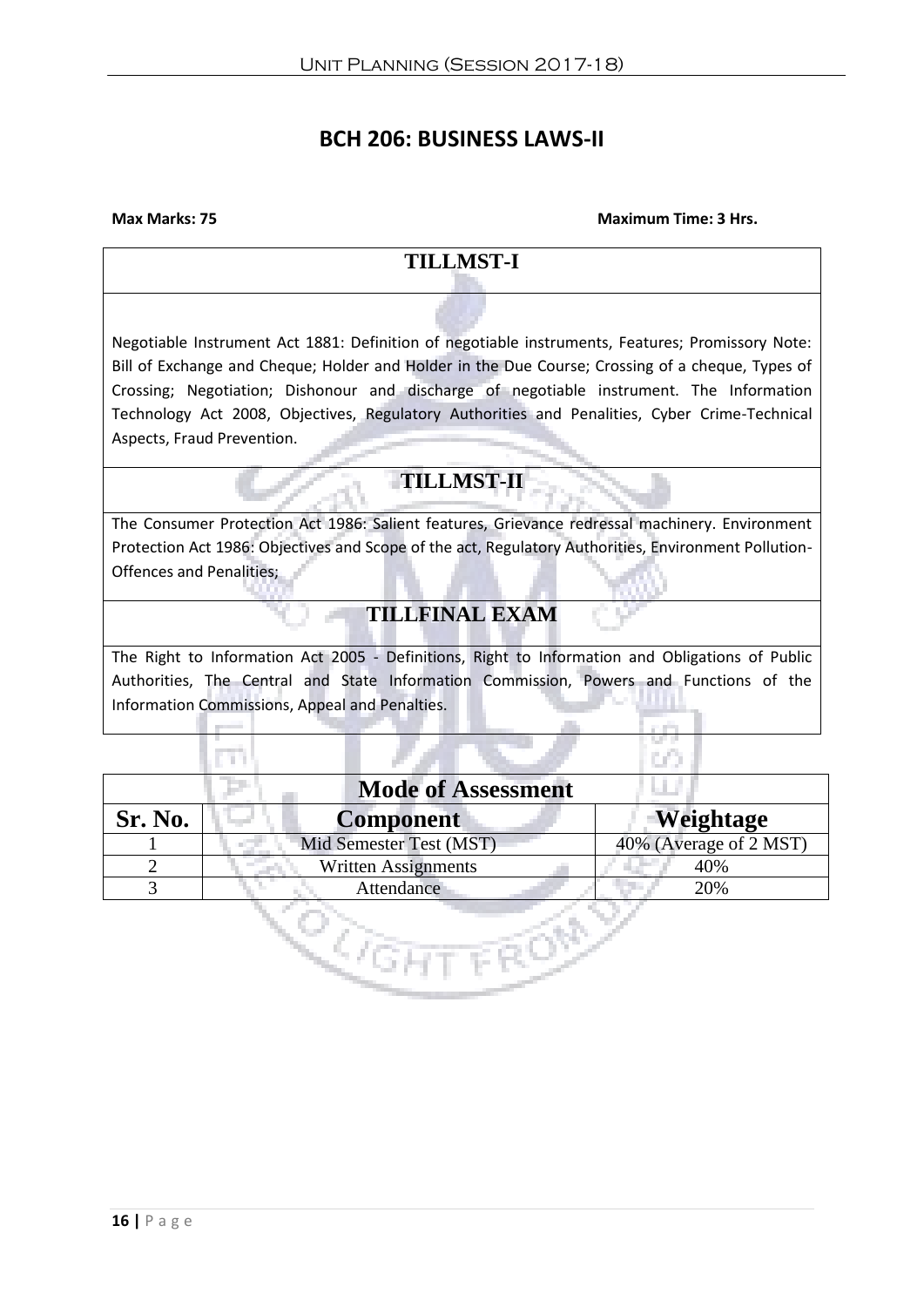## **B.Com.(Honours)-II(SEMESTER-3rd) BCH 301 -BANKING OPERATIONS AND PROCEDURES**

**Max Marks: 75 Maximum Time: 3 Hrs.**

### **TILLMST-I**

Organisation and functions of a Modern bank, RelationshipBetween Banker and Customer: Services rendered by banks; Definition of a customer: Relationship as a debtor and creditor; Banker as a trustee; Obligation of a banker -obligation to honour cheque: Garnishee order: Attachment order issued by income-tax authorities; Liabilities of a banker in case of wrongful dishonour of cheque; Obligation to maintain secrecy of accounts: Banker's right of general lien, banker's right of set-off, banker's right of appropriation, right to charge interest, incidental charges, etc.

Customer's Account with a Banker: Fixed deposit accounts, saving accounts, recurring deposit accounts, current accounts: Opening ofcurrent and saving accounts: Operating the bank accounts; Legal

aspects; Entries in passbook: Closing of bank account; Insurance of bank deposits: Free life insurance cover to saving bank account-holders; Deposit scheme for Indians abroad: Nonresident account scheme; Foreign currency accounts scheme.

## **TILLMST-II**

Special Types of Bank Customers: Minor -legal provisions regarding guardianship of a minor: Married women: Illiterate person; Lunatic; Trustee; Executor; Administrator; Customer's attorney; Joint accounts of joint Hindu family, partnership, joint stock companies, club, societies, and charitable institutes.

Other services rendered by commercial banks in India-leasing, insuring, broking and merchant banking. Bank Related Laws: Law relating to negotiable instruments, Law of limitation, Special Rcovery of Debts Due to Banks and Financial Institutions Act, 1932- SARFAEI Act. 2002, Banking ombudsman, Anti money laundering. Relevant provisions of other laws affecting banking operations and procedures in India.

## **TILLFINAL EXAM**

Other services rendered by commercial banks in India-leasing, insuring, broking and merchant banking. Bank Related Laws: Law relating to negotiable instruments, Law of limitation, Special Rcovery of Debts Due to Banks and Financial Institutions Act, 1932- SARFAEI Act. 2002, Banking ombudsman, Anti money laundering. Relevant provisions of other laws affecting banking operations and procedures in India.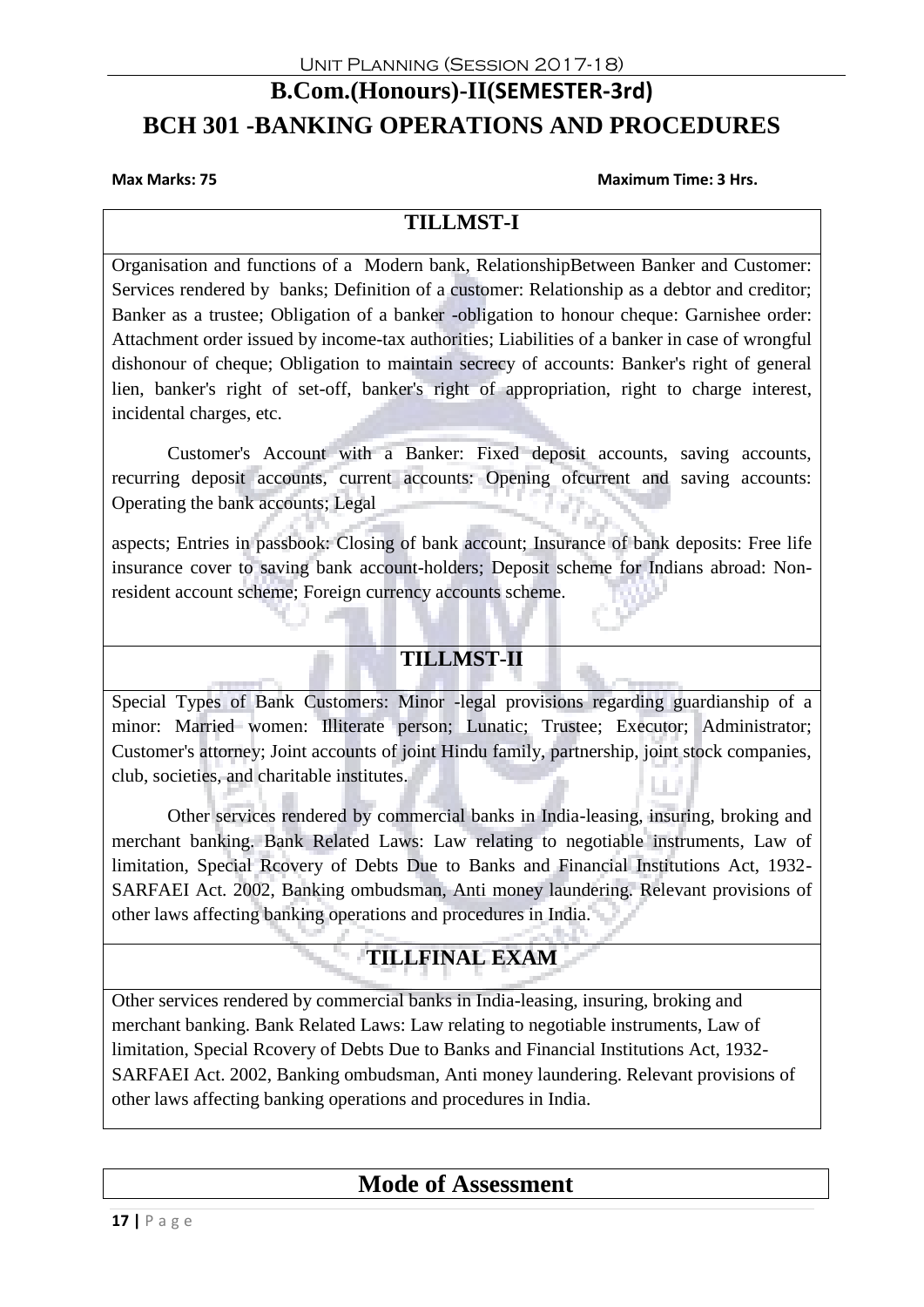| UNIT PLANNING (SESSION 2017-18) |                         |                        |
|---------------------------------|-------------------------|------------------------|
| Sr. No.                         | <b>Component</b>        | Weightage              |
|                                 | Mid Semester Test (MST) | 40% (Average of 2 MST) |
|                                 | Written Assignments     | 40%                    |
|                                 | Attendance              | 20%                    |

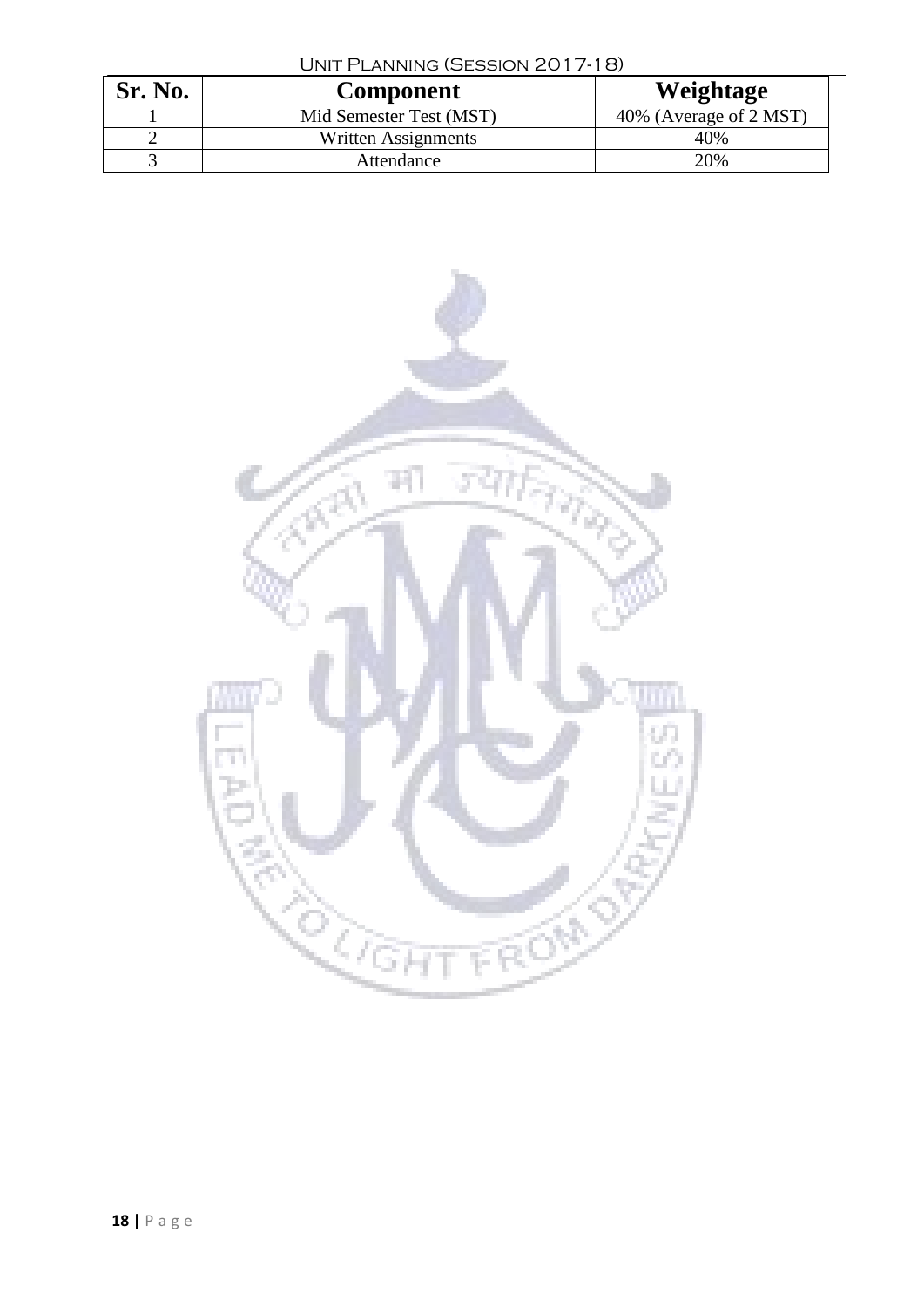## **BCH 302: CORPORATE ACCOUNTING-I**

#### **Max Marks: 75 Maximum Time: 3 Hrs.**

## **TILLMST-I**

Corporate Accounting as per the companies Act 2013: Issue, forfeiture and re-issue of shares; Redemption of preference shares; Issue and redemption of debentures

## **TILLMST-II**

Issue of bonus shares and right shares; Underwriting of shares and debentures; Accounts of underwriters.

Final Accounts including computation of managerial remuneration and disposal of profit;

## **TILLFINAL EXAM**

Profit prior to and after incorporation; consolidated balance sheet of holding companies with one subsidiary only, AS-21

|         | <b>Mode of Assessment</b>  |                                |
|---------|----------------------------|--------------------------------|
| Sr. No. | an an<br>Component         | Weightage<br><b>CONTRACTOR</b> |
|         | Mid Semester Test (MST)    | 40% (Average of 2 MST)         |
|         | <b>Written Assignments</b> | 40%                            |
|         | Attendance                 | 20%                            |

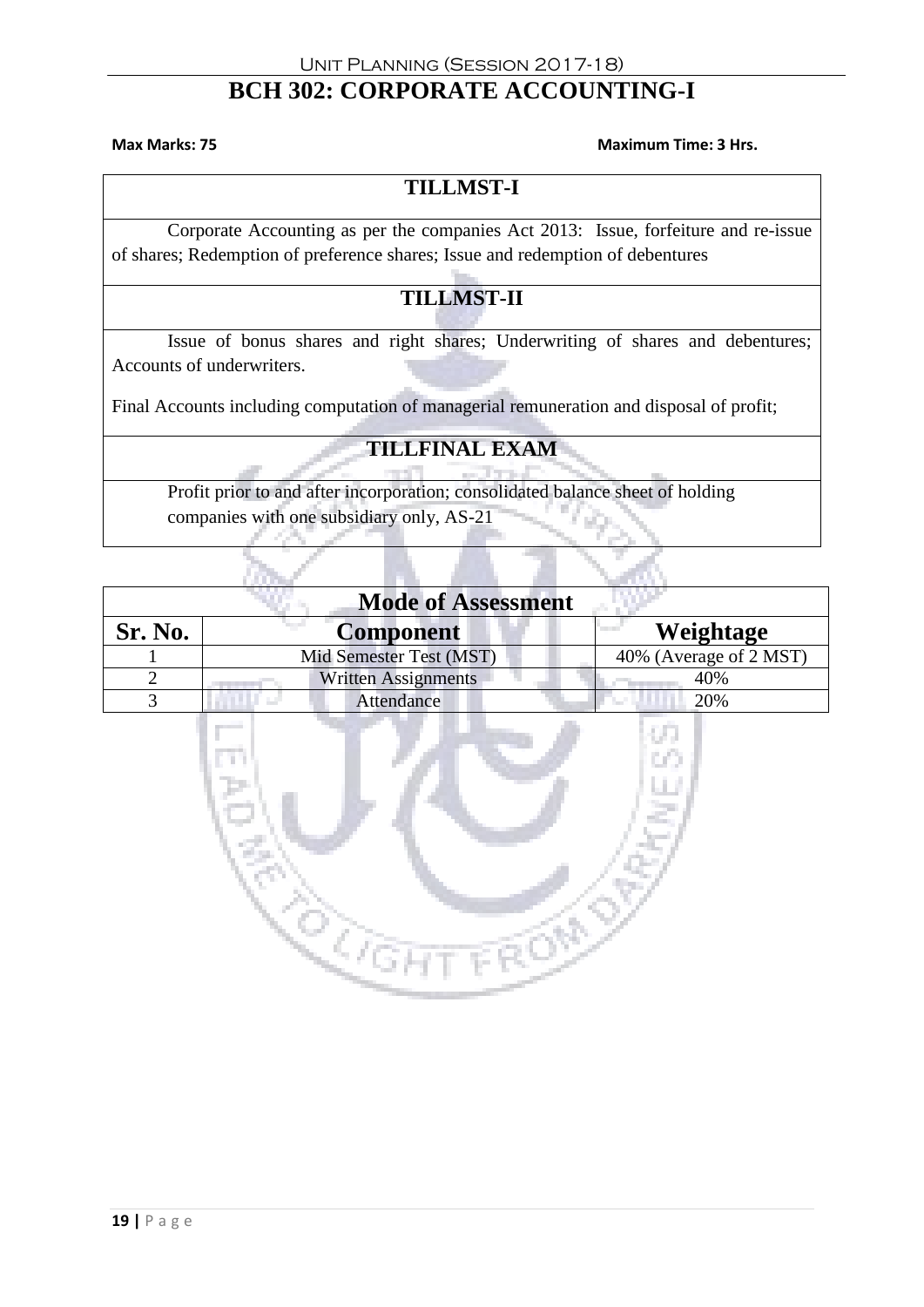## **BCH 303: INCOME TAX LAW-I**

**Max Marks: 75 Maximum Time: 3 Hrs.**

## **TILLMST-I**

Definitions, Distinction between Capital and Revenue; Basis of charge; Incidence of tax, Exempted incomes; Computation of Income from salaries and house property, Agriculture Income & its tax treatment.

## **TILLMST-II**

Profit and gains from business and profession, Capital gains, Income from

other sources.

## **TILLFINAL EXAM**

Depreciation, Carry forward and set off of losses, Income of other persons to be included in assessee's total income.

|         | <b>Mode of Assessment</b>   |                        |
|---------|-----------------------------|------------------------|
| Sr. No. | <b>Component</b><br>ta poli | Weightage              |
|         | Mid Semester Test (MST)     | 40% (Average of 2 MST) |
|         | <b>Written Assignments</b>  | 40%                    |
|         | Attendance                  | 20%                    |

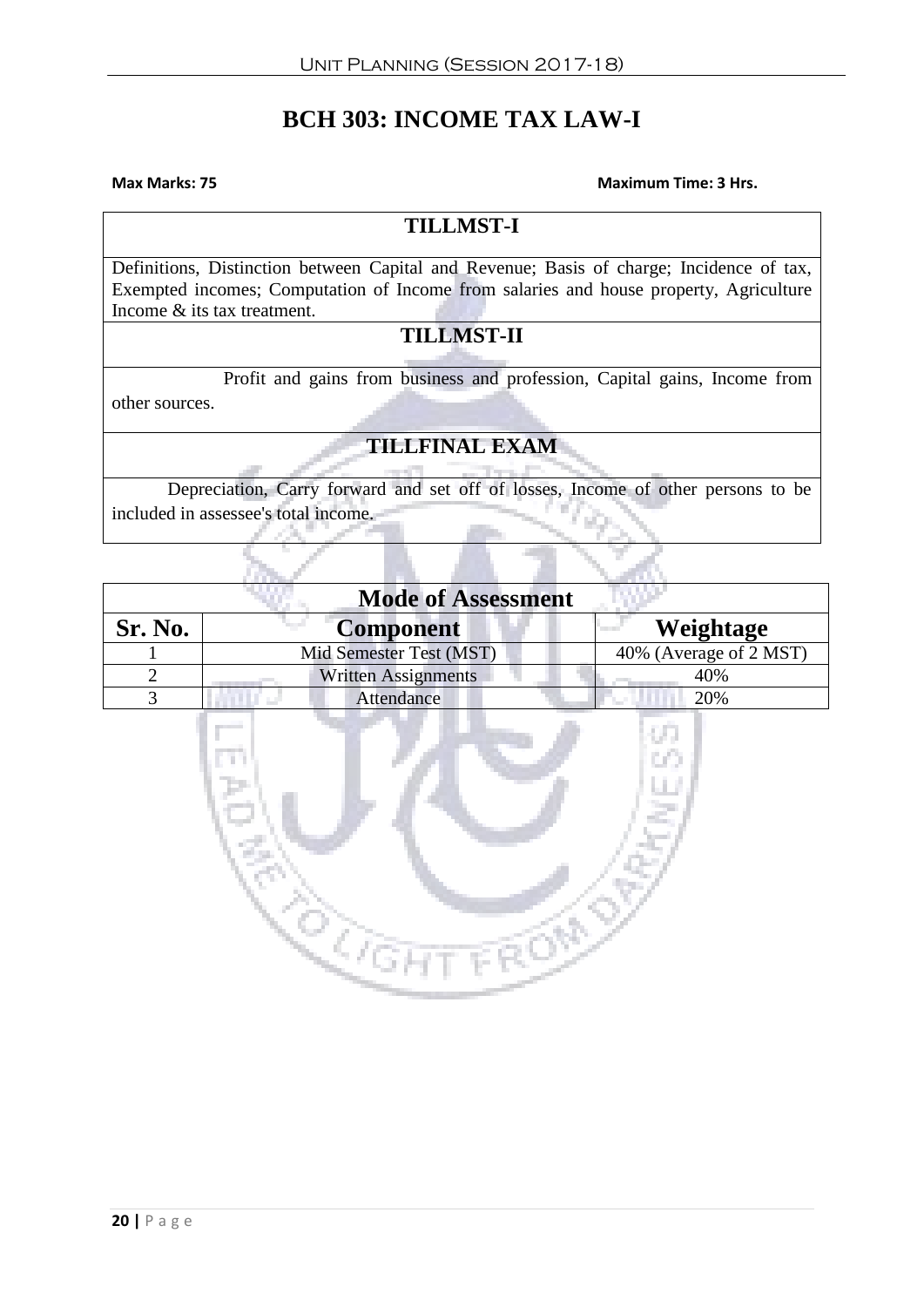## **BCH 304: BUSINESS STATISTICS**

#### **Max Marks: 75 Maximum Time: 3 Hrs.**

### **TILLMST-I**

Introduction to Statistics- Definition, Importance and Limitations, Functions and scope Measures of Central Tendency: Mean, Median, Mode.Measures of dispersion:Range, Quartile deviation, Mean deviation and Standard deviation.

Analysis of Time Series: Causes of variations in time series multiplicative models; Determination of trends, Moving averages method and method of least squares (including linear, second degree, parabolic and exponential trends); Computation of seasonal-indices by simple averages, ratio-trend, ratio-to-moving average, and link relative methods.

### **TILLMST-II**

Index numbers: Need, definition and limitations of Index numbers – simple and weighted index numbers - Laspyer's, Paasche's and Fisher Index numbers, Criterion of ideal index numbers, problems involved in the construction of index numbers.

Correlation: Meaning, types and measurement of correlation (Karl Pearson's methods and Spearman's rank correlation).

### **TILLFINAL EXAM**

Regression: Meaning, Regression Equation of X on Y and Y on X.

Forecasting Methods: Forecasting Concept, types and importance; General approach to forecasting; Methods of forecasting; Forecasting demand; Industry Vs. Company sales forecasts; Factors affecting company sales.

| <b>Mode of Assessment</b> |                            |                        |
|---------------------------|----------------------------|------------------------|
| Sr. No.                   | <b>Component</b>           | Weightage              |
|                           | Mid Semester Test (MST)    | 40% (Average of 2 MST) |
|                           | <b>Written Assignments</b> | 40%                    |
|                           | Attendance                 | 20%                    |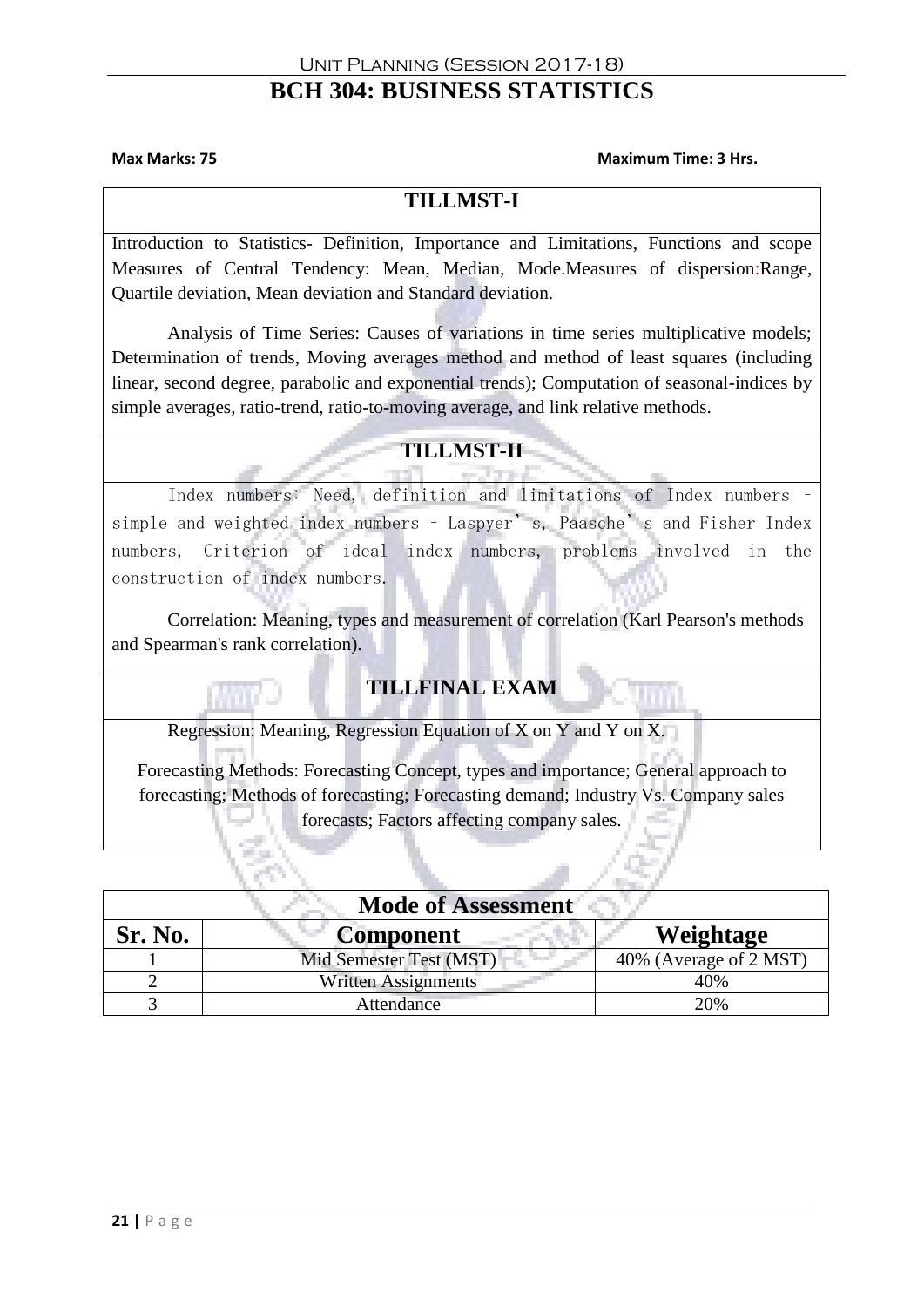## **BCH 305: COMPANY LAW**

#### **Max Marks: 75 Maximum Time: 3 Hrs.**

| <b>TILLMST-I</b>                                                                          |  |  |
|-------------------------------------------------------------------------------------------|--|--|
| Company: Meaning, features, types, promotion and registration; Preliminary                |  |  |
| contracts; Memorandum of Association; Articles of Association; Prospectus; Shares & Share |  |  |
| Capital.                                                                                  |  |  |
|                                                                                           |  |  |
| <b>TILLMST-II</b>                                                                         |  |  |
| Directors; Borrowing Powers (including debentures); Members; Meetings (including Board    |  |  |
| Meetings);                                                                                |  |  |
| <b>TILLFINAL EXAM</b>                                                                     |  |  |
| Majority Powers and Minority Rights; Winding-up of the company.                           |  |  |

| <b>Mode of Assessment</b> |                            |                        |
|---------------------------|----------------------------|------------------------|
| Sr. No.                   | <b>Component</b>           | Weightage              |
|                           | Mid Semester Test (MST)    | 40% (Average of 2 MST) |
|                           | <b>Written Assignments</b> | 40%                    |
|                           | Attendance                 | 20%                    |

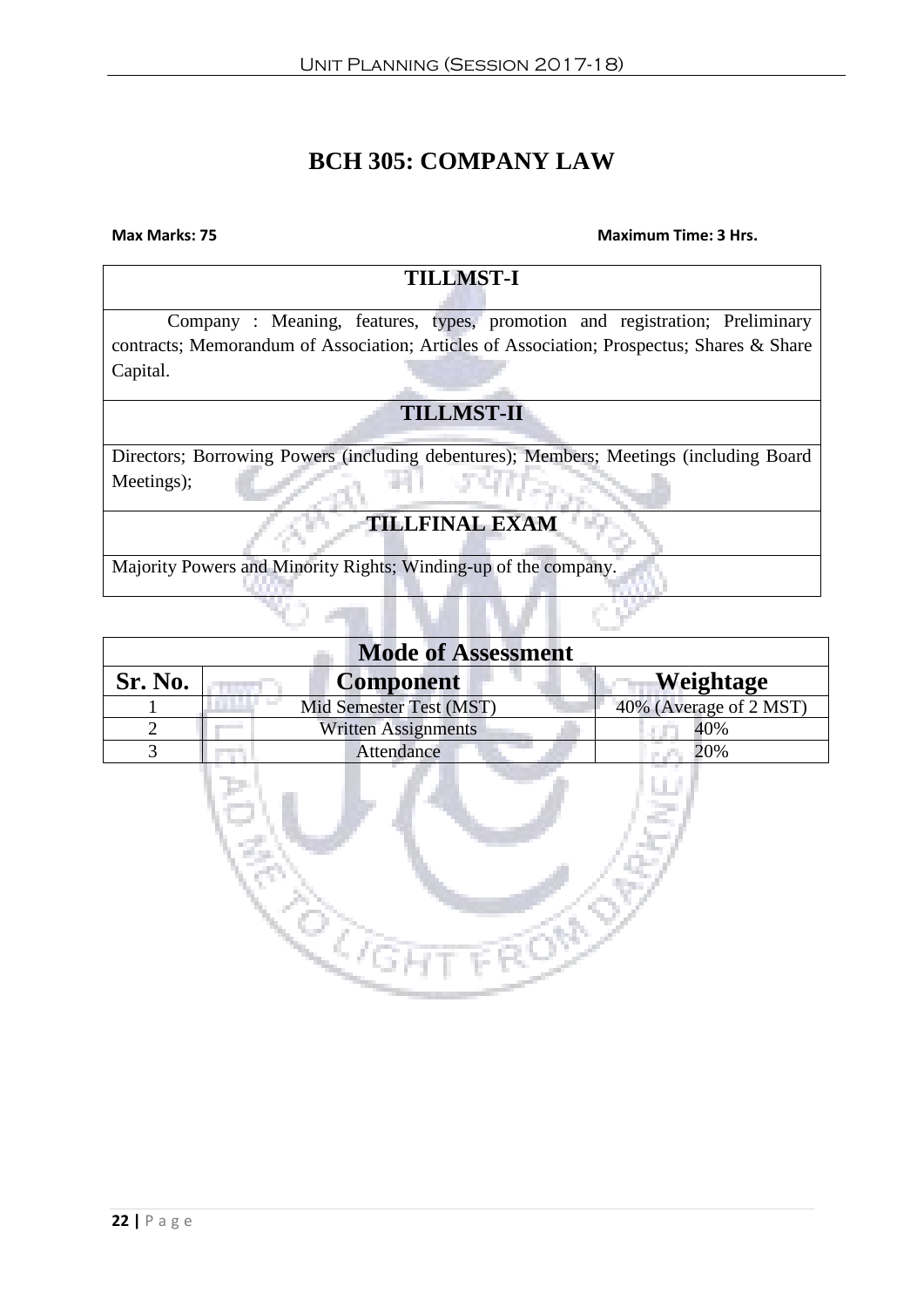## **Class – B.Com(H) Part II(Semester-4th**)

## **BCH 401**: **FUNDAMENTALS OF INSURANCE.**

**.Max Marks: 75 Maximum Time: 3 Hrs.**

## **TILLMST-I**

Introduction of Insurance: Concept and nature of insurance, Purpose and need of insurance, working of insurance, insurance as security tools, insurance and economic development.

Concept of Risk, Types of Risk, Risk Appraisal, Transfer and Pooling of Risks, Concept of Insurable Risk.

Nature of Insurance Contract, Principle of Utmost Good Faith, Insurable Interest, proximity cause, contribution and subrogation, Indemnity, Legal Aspects of Insurance Contract.

#### **TILLMST-II**

Types of Insurance, Fire and Motor Insurance, Health Insurance, Marine Insurance, Automobile Insurance. Annuity Policy:Introduction; Basis of Annuity Income; Classification of Annuities; Uses of Annuity; Limitation of Annuity. Growth and Development of Insurance sector in India,Entry of private players and banks in insurance sector, Recent trends in Insurance sector in India.

### **TILLFINAL EXAM**

Role of bancassurance in Indian Scenario; Life Insurance Products: Introduction, Traditional insurance products - Term, Endowment, Whole life; Various Life Insurance Policies of Different of Insurance Companies.

ULIPs: Unit Linked Life Insurance Products, Types, recent trends, ULIP as a tool for financial planning.

Classification of Products. Major players in life and non life insurance market: products, promotional strategies, distribution channels and their market share. Reinsurance : Characteristics, Types, Growth of reinsurance in India, Global Players in reinsurance.

Regulatory Framework of Insurance: Role, Power and Functions of IRDA.

| <b>Mode of Assessment</b> |                         |                        |
|---------------------------|-------------------------|------------------------|
| Sr. No.                   | <b>Component</b>        | Weightage              |
|                           | Mid Semester Test (MST) | 40% (Average of 2 MST) |
|                           | Written Assignments     | 40%                    |
|                           | Attendance              | 20%                    |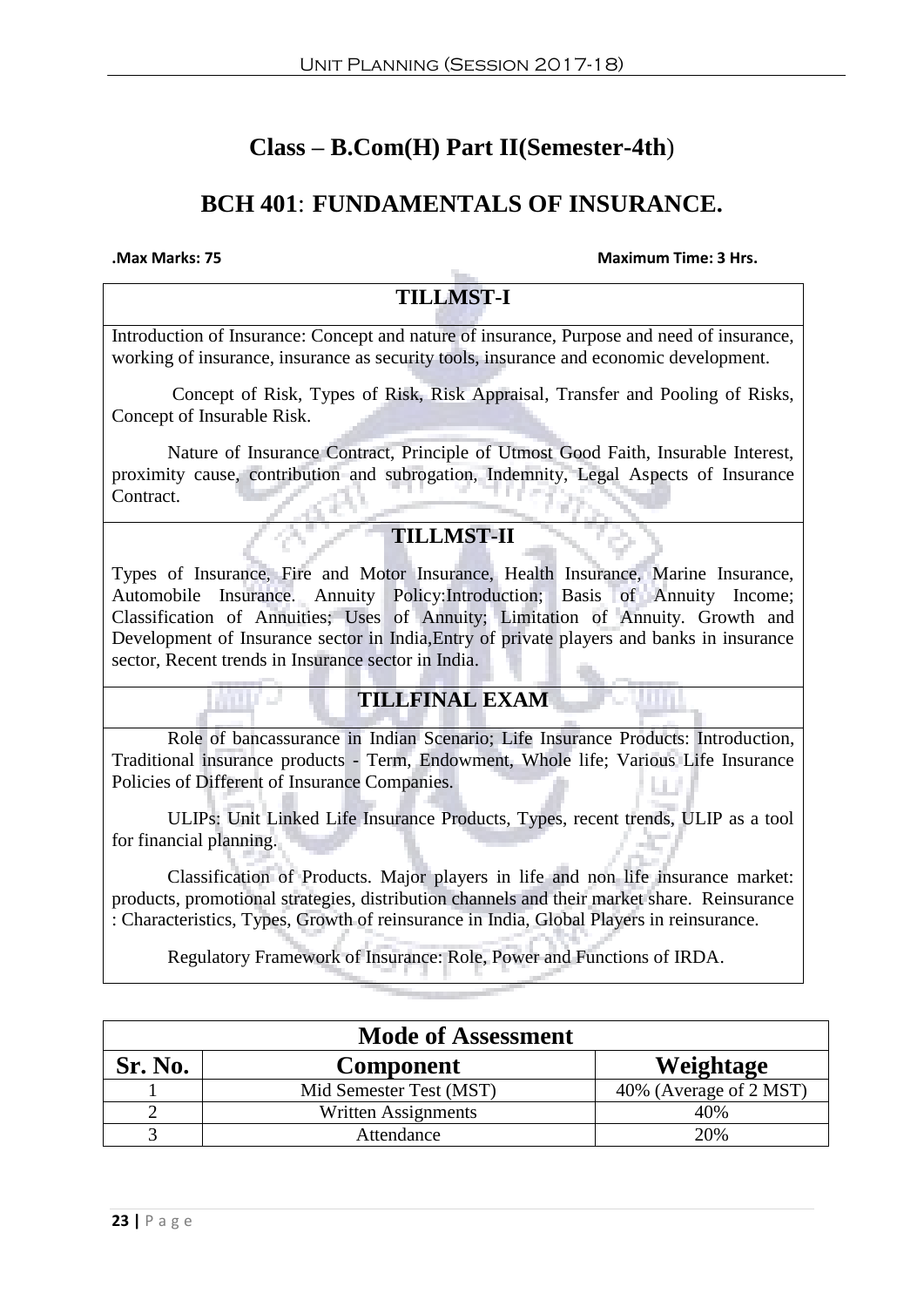## **BCH 402: CORPORATE ACCOUNTING-II**

#### **Max Marks: 75** Maximum Time: 3 Hrs.

#### **TILLMST-I**

Corporate Accounting as per the companies Act 2013: Amalgamation, absorption, merger and reconstruction,

## **TILLMST-II**

Accounting for amalgamation of companies as per Indian Accounting Standard 14; Accounting for internal reconstruction.

Liquidation Accounts;

## **TILLFINAL EXAM**

Accounts of banking companies and insurance companies; Investment Accounts; Valuation of goodwill and shares.

| <b>Mode of Assessment</b> |                            |                        |
|---------------------------|----------------------------|------------------------|
| Sr. No.                   | <b>Component</b>           | Weightage              |
|                           | Mid Semester Test (MST)    | 40% (Average of 2 MST) |
|                           | <b>Written Assignments</b> | 40%                    |
|                           | Attendance                 | 20%                    |
|                           |                            |                        |

 $\mathbb{Q}_{\text{CHT}}$ 

**TROND**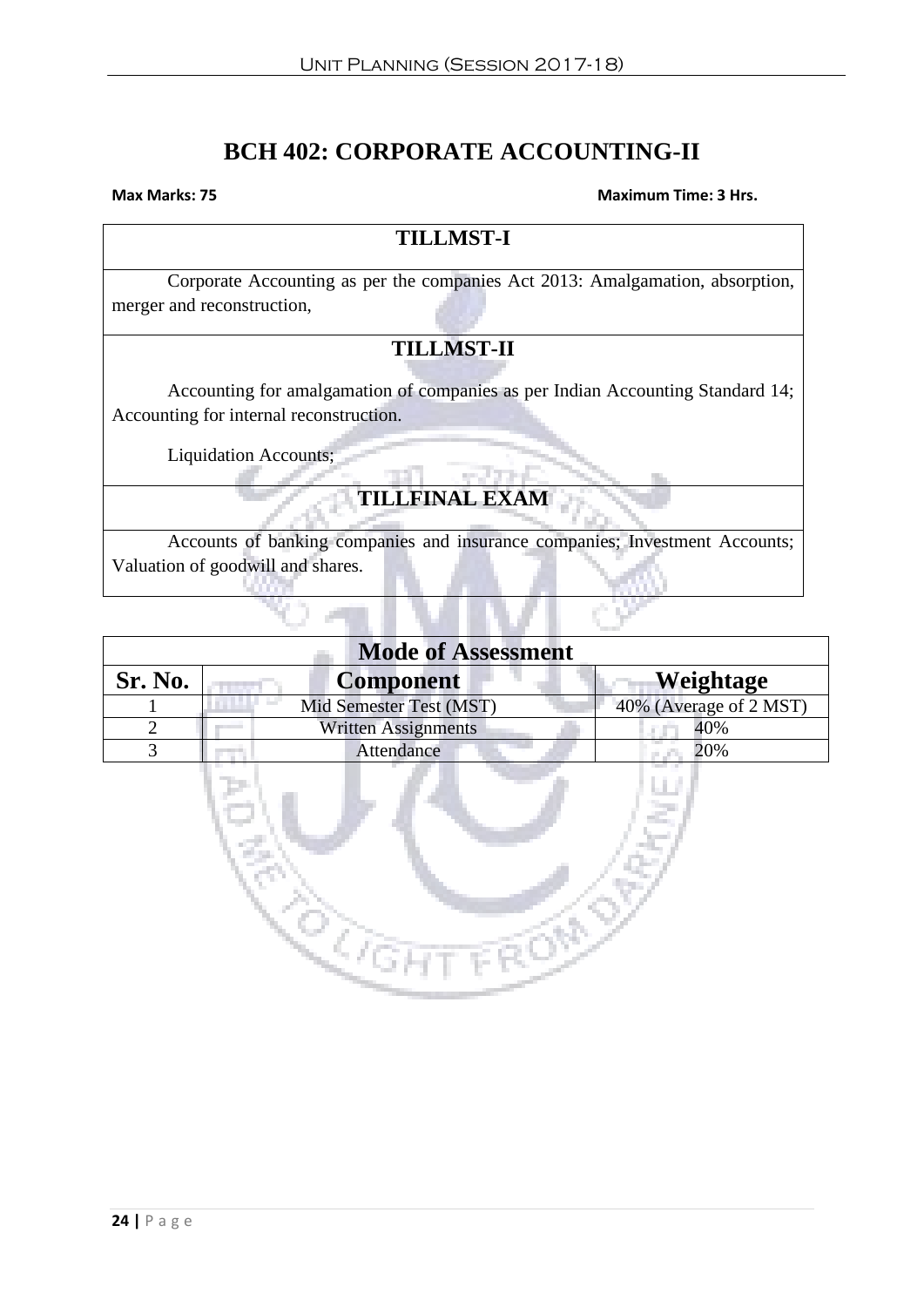## **BCH 403: INCOME TAX LAW-II**

**Max Marks: 75 Maximum Time: 3 Hrs.**

## **TILLMST-I**

Deductions out of gross total income, Computation of total income in regard to income of individuals.

## **TILLMST-II**

HUF, Partnership firm& Companies.Advance Payment of Tax; Deduction of tax at source;

## **TILLFINAL EXAM**

Income tax authorities and administration of the act, Assessment procedure, Appeals, Refunds and Penalties.

| <b>Mode of Assessment</b> |                            |                        |
|---------------------------|----------------------------|------------------------|
| Sr. No.                   | <b>Component</b>           | <b>Weightage</b>       |
|                           | Mid Semester Test (MST)    | 40% (Average of 2 MST) |
|                           | <b>Written Assignments</b> | 40%                    |
|                           | Attendance                 | 20%                    |

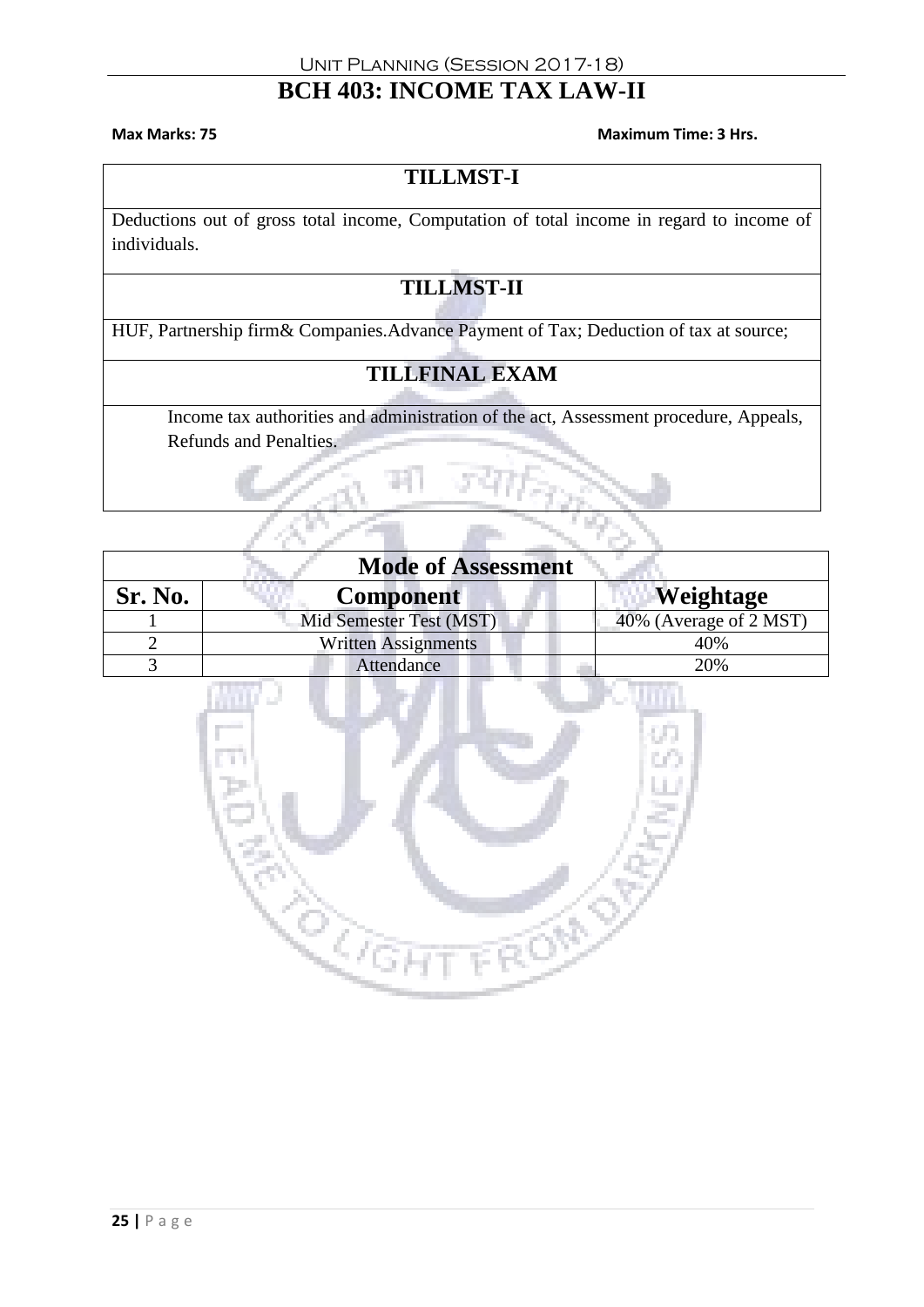## **BCH 404: BUSINESS MATHEMATICS**

#### **Max Marks: 75 Maximum Time: 3 Hrs.**

### **TILLMST-I**

Matrices and Determinants: Definition of a matrix; Types of matrices; Algebra of matrices; Properties of determinants; Calculation of values of determinants upto third order; Adjoint of a matrix, elementary row or column operations; Finding inverse of a matrix through adjoint and elementary row or column operations; Solution of a system of linear equations having unique solution and involving not more than three variables.

Compound Interest and Annuities: Certain different types of interest rates; Concept of present value and amount of a sum; Type of annuities; Present value and amount of an annuity, including the case continuous compounding; Valuation of simple loans and debentures; Problems relating to sinking funds.

## **TILLMST-II**

Linear Programming-Formulation of LPP; Graphical method of solution; Problems relating to two variables including the case of mixed constraints; Cases having no solution; multiple solutions, unbounded solution and redundant constraints.

### **TILLFINAL EXAM**

Simplex Method- Solution of problems upto three variables, including cases of mixed constraints; Duality; Transportation Problem and Assignment Problem.

| <b>Mode of Assessment</b> |                         |                        |
|---------------------------|-------------------------|------------------------|
| Sr. No.                   | <b>Component</b>        | Weightage              |
|                           | Mid Semester Test (MST) | 40% (Average of 2 MST) |
|                           | Written Assignments     | 40%                    |
|                           | Attendance              | 20%                    |

H.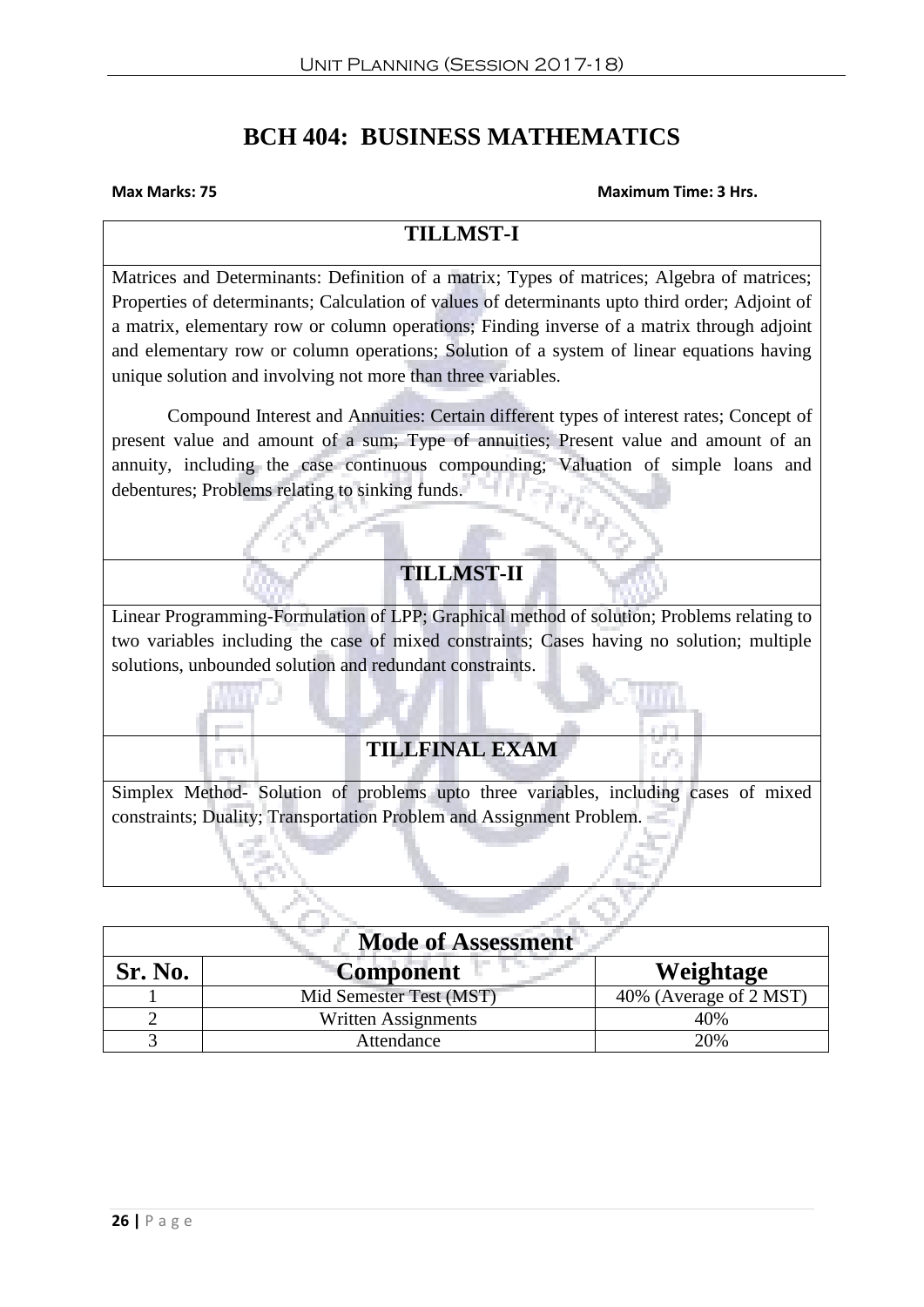## **BCH 405: AUDITING PRACTICES**

**Max Marks: 75 Maximum Time: 3 Hrs.** 

## **TILLMST-I**

Definition and Objectives of Auditing; Major Influences in the field of Auditing; Classes of Audit, Internal Check and Internal Audit; Distinction between Audit and Investigation;

## **TILLMST-II**

Statements on Standard Auditing Practices (Brief Introduction only).

Company Auditors: Appointment, Removal, Rights, Duties, and Liabilities; Auditor's Report.

## **TILLFINAL EXAM**

Auditing in Computerised environment, professional Ethics and Regulations

| <b>Mode of Assessment</b> |                         |                        |
|---------------------------|-------------------------|------------------------|
| Sr. No.                   | <b>Component</b>        | Weightage              |
|                           | Mid Semester Test (MST) | 40% (Average of 2 MST) |
|                           | Written Assignments     | 40%                    |
|                           | Attendance              | 20%                    |
|                           |                         |                        |

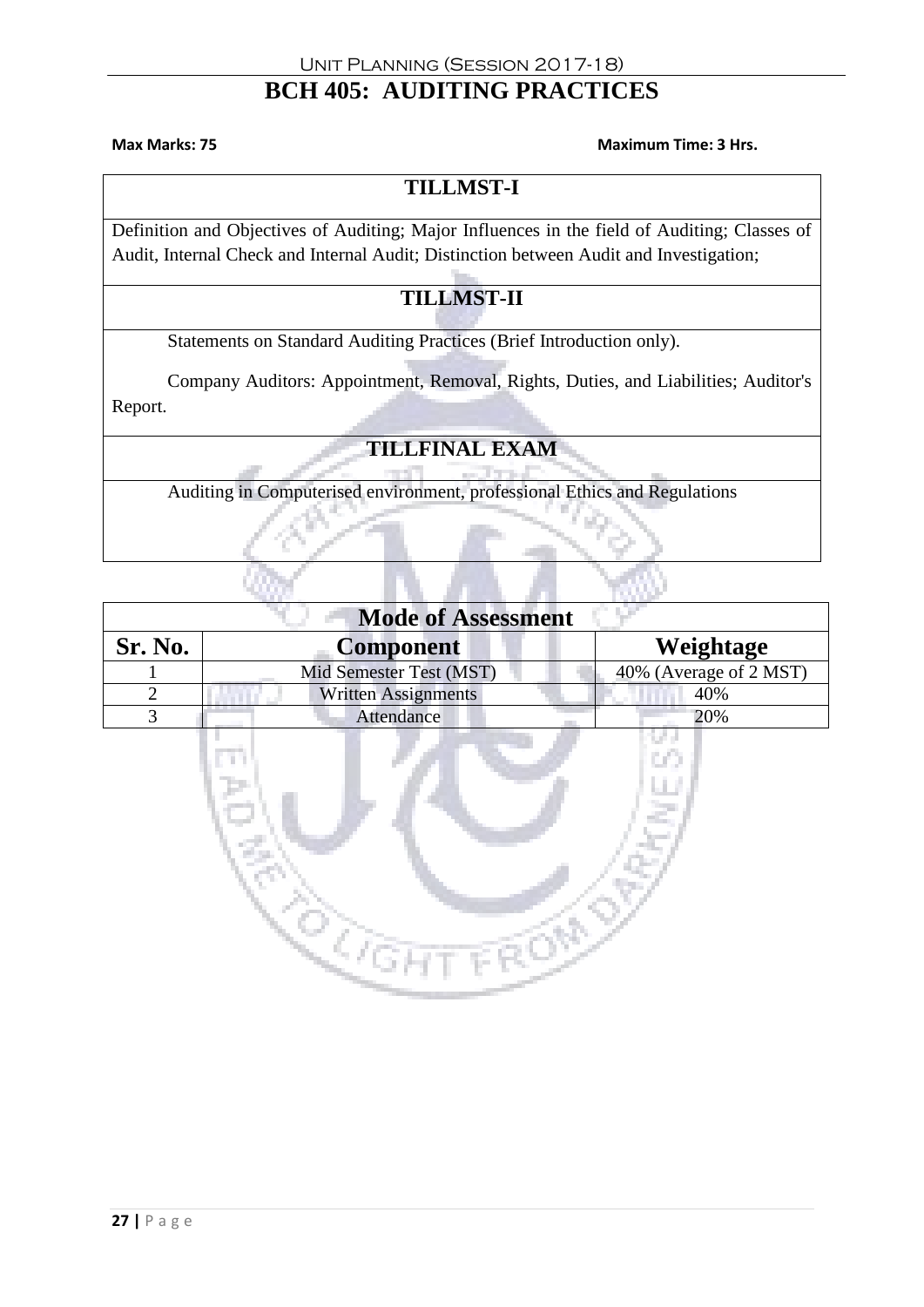## **BCH 406: INDIAN ECONOMY**

#### **Max Marks: 75 Maximum Time: 3 Hrs.**

### **TILLMST-I**

Nature of Indian Economy, The need for Economic Development, Determinants and Measures of development, India's persent agenda of development, National Income, Per Capita Income, Quality of life, Capital Formation – Savings, Investments in India.

Human Resources :Demographic Features of Indian Population, Size and growth of population and economic development. Problem of over population.

Agriculture :Features, Agricultural Productivity and income, Irrigation, Rural indebtedness; Agricultural marketing and prices; Agricultural finance and Agricultural policy.

## **TILLMST-II**

Industries :Growth and problems of major Large scale industries–Iron and Steel, Cotton Textiles, Cement, Information Technology and Petroleum. MSMEs – Role, importance and problems of MSMEs.Industrial Policy of the Govt. of India.

Foreign Trade :Contemporary Problems of India's International Trade, Composition and direction of foreign trade, Balance of payment position.

## **TILLFINAL EXAM**

Economic Planning :Importance of Planning for Economic Development. Salient features of India's Five Year Plans, Priorities, Targets, Achievements and failures, Factors affecting successful implementation of plans.

| <b>Mode of Assessment</b> |                         |                        |
|---------------------------|-------------------------|------------------------|
| Sr. No.                   | <b>Component</b>        | Weightage              |
|                           | Mid Semester Test (MST) | 40% (Average of 2 MST) |
|                           | Written Assignments     | 40%                    |
|                           | Attendance              | 20%                    |

T)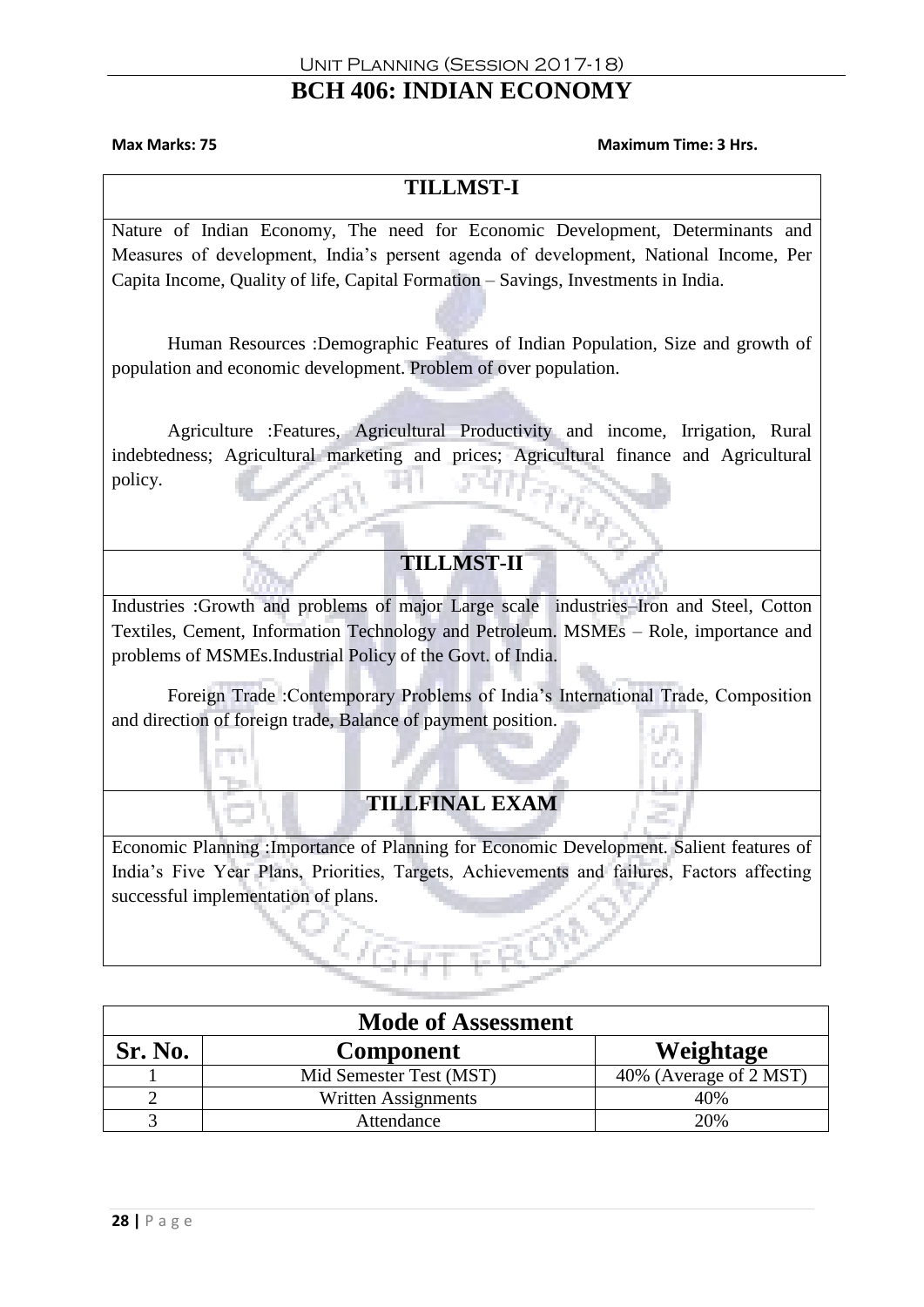## **B.Com.(Honours)-III(SEMESTER-5th) BCH-501**

## **MANAGEMENT ACCOUNTING-I**

**Hrs.**

#### **Max Marks: 75 Maximum Time: 3**

#### **TILLMST-I**

Management Accounting: Meaning, Nature, Scope and Functions of Management Accounting; Changing role of Management Accountant: Meaning and Types of Financial Statements, Limitations of Financial Statements;

#### **TILLMST-II**

Objectives and Methods of Financial Statements Analysis: Funds Flow Statement, Cash Flow Statement as per Indian Accounting Standard 3. Comparative Statements, Common Size Statements and Trend Analysis.

#### **TILLFINAL EXAM**

Ratio Analysis; Classification of Ratios: Profitability Ratios, Turnover Ratios, Liquidity Ratios, Solvency Ratios; Advantage of Ratio Analysis; Limitations of Accounting Ratios, Information System and Reporting to Management.

|         | <b>Mode of Assessment</b>  |                        |
|---------|----------------------------|------------------------|
| Sr. No. | <b>Component</b>           | Weightage              |
|         | Mid Semester Test (MST)    | 40% (Average of 2 MST) |
| ∍       | <b>Written Assignments</b> | 40%                    |
| 3       | Attendance                 | 20%                    |
|         |                            |                        |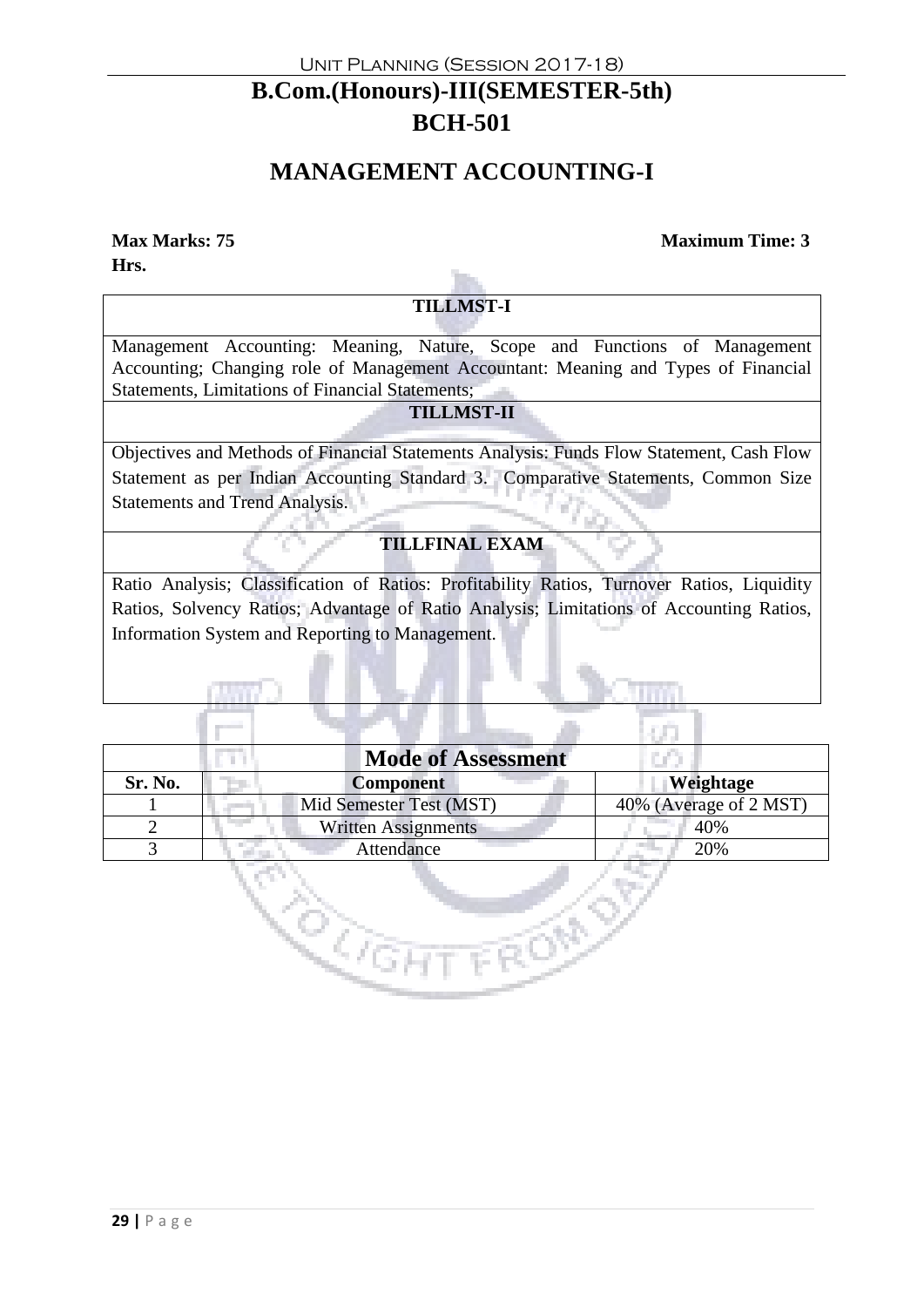## **BCH 502: COST ACCOUNTING-I**

#### **Max Marks: 75 Maximum Time: 3 Hrs.**

#### **TILLMST-I**

Cost Accounting : Meaning, objectives, importance, advantages and limitations of cost accounting; Difference between cost accounting and financial accounting, Cost concepts and classifications, Various Elements of cost, Installation of a costing system, Role of a cost accountant in an organisation, Requirements of a good Cost Accounting System, Preparation of cost sheet.

#### **TILLMST-II**

Accounting for Material: Concept, Types: Direct and Indirect; objectives and procurement procedure, Store Procedure, Stores Accounting and control. Receipt's and Issues of materials, Different methods of pricing of Issues of Materials: FIFO, LIFO, HIFO, NIFO, simple average, weighted average method, replacement cost method, standard method, base stock method; Treatment of Material Losses; fixation of various stock levels and economic ordering quantity, techniques of Material Control.

#### **TILLFINAL EXAM**

 Accounting for Labour: Accounting and Control of labour cost, Time keeping and time booking, Concept and treatment of idle time, over time, labour turnover and fringe benefits. Methods of wage payment and the Incentive schemes- Halsey, Rowan, Taylor's Differential piece wage.

 Accounting for Overheads: Definition, Classification of Overheads; various types of overheads; Allocation and Apportionment of overheads; Absorption of overheads; Determination of overhead rates; Under and over absorption and its treatment; Treatment of special items of overheads like interest, depreciation, packing expenses, carriage expenses, machinery erection, tools, R&D, advertisement, bad debts etc .

| <b>Mode of Assessment</b> |                            |                        |
|---------------------------|----------------------------|------------------------|
| Sr. No.                   | <b>Component</b>           | Weightage              |
|                           | Mid Semester Test (MST)    | 40% (Average of 2 MST) |
|                           | <b>Written Assignments</b> | 40%                    |
|                           | Attendance                 | 20%                    |
|                           |                            |                        |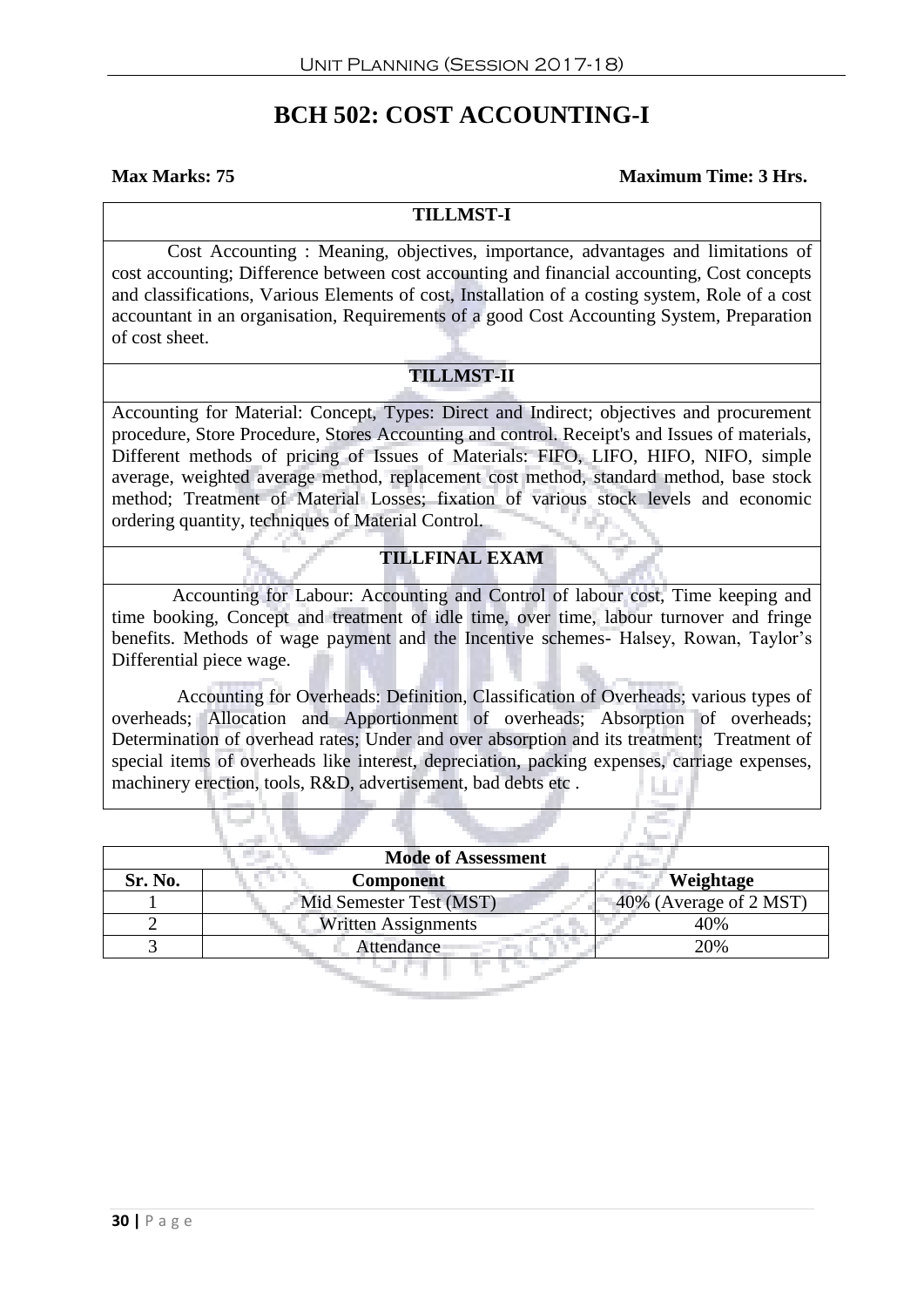## **BCH 503: INDIRECT TAXES**

#### **Max Marks: 75 Maximum Time: 3 Hrs.**

#### **TILLMST-I**

Goods and Services Tax: Meaning, Nature & Scope; Taxes of Centre and State subsumed under GST, Comprehensive structure of GST Model: Austrialian Model, Canadian Model, Kelkar Shah Model ; Benefits and Limitations of GST. Registration, Procedure, Amendments and Cancellation.

#### **TILLMST-II**

Time and Value of Supply. Levy & collection of GST; GST Council & Administrative authorities.

Input tax credit, Tax invoices Debit & Credit Notes; Accounts and records, Return and Payments of tax, Inspection, search and seizure, offences & penalties, Appeal & Revision under GST.

#### **TILLFINAL EXAM**

Customs Act: Basic Concept, Types of Custom Duties, valuation of goods, Procedure for import & export, Exemptions from Custom Duty.

|         | <b>Mode of Assessment</b>  |                        |  |
|---------|----------------------------|------------------------|--|
| Sr. No. | <b>Component</b>           | Weightage              |  |
|         | Mid Semester Test (MST)    | 40% (Average of 2 MST) |  |
|         | <b>Written Assignments</b> | 40%                    |  |
|         |                            |                        |  |

FRON

da yan<br>Kan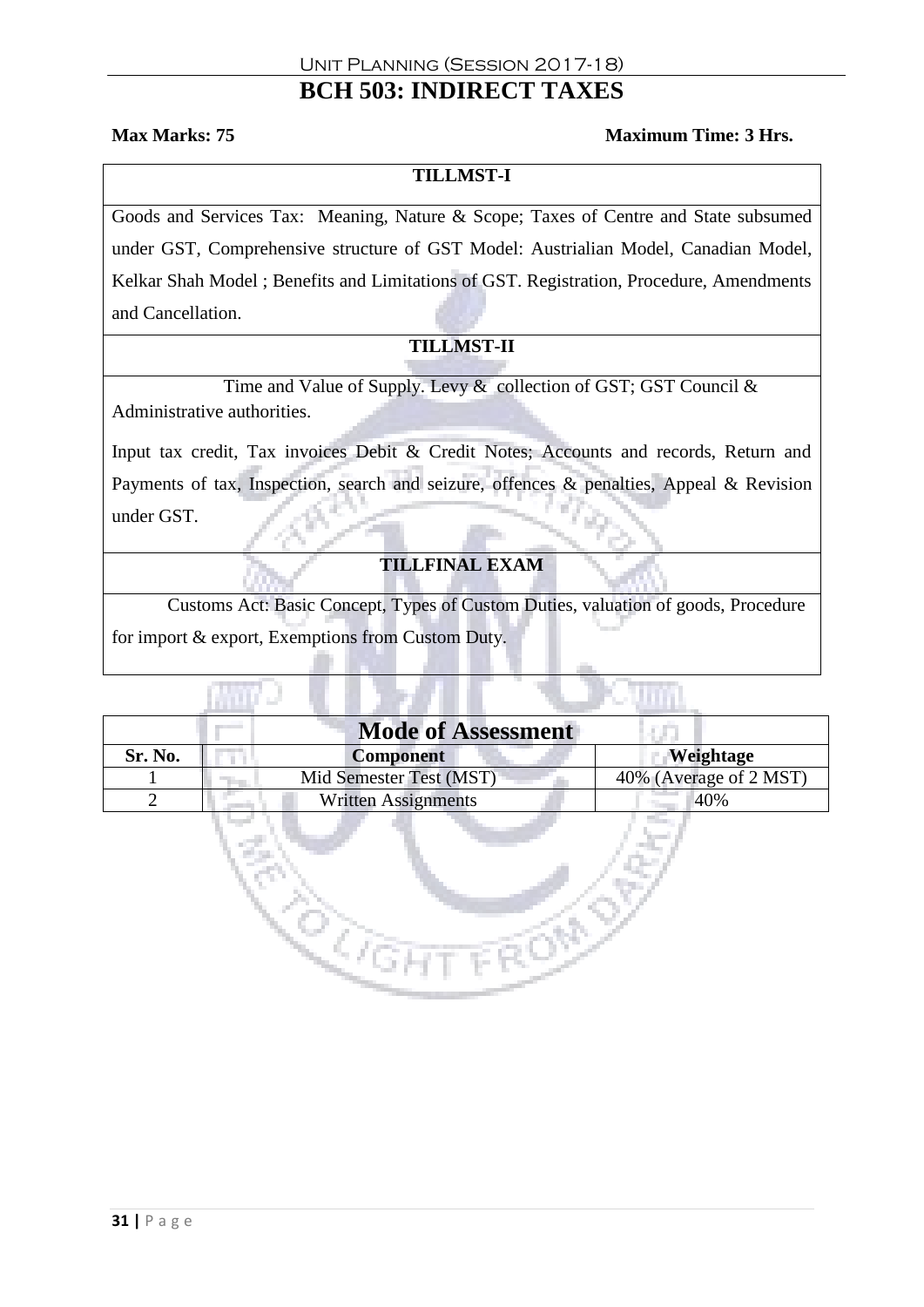#### Unit Planning (Session 2017-18)

## **BCH 504: FUNDAMENTALS OF ENTREPRENUERSHIP**

#### **Max Marks: 75** Maximum Time: 3 Hrs.

#### **TILLMST-I**

Introduction: Meaning, scope, need and significance; role and functions of entrepreneur in economic development; economic, social and psychological need for entrepreneurship; characteristics, qualities and pre-requisites of entrepreneur; Emergence of Entrepreneurial Class; Theories of Entrepreneurship. Dimensions of entrepreneurship: intrapreneurship, technopreneurship, cultural entrepreneurship, international entrepreneurship, netpreneurship, ecopreneurship, and social entrepreneurship.

#### **TILLMST-II**

Govt. support and incentives to new enterprise; role of govt. and promotional agencies and institutes in entrepreneurship development; Entrepreneurship Development Programmes: role, relevance and achievements; Role of government in organizing EDPs.

#### **TILLFINAL EXAM**

Entrepreneurship and Micro, Small and Medium Enterprises: Concept of business groups and role of business houses and family business in India. Promotion of a Venture: Opportunities analysis; External environment analysis, Economic, Social and Technological; Competitive o. Factors: Legal requirements for establishment of a new unit. 0O.

Entrepreneurial Sustainability: Requirements, availability and access to finance, marketing assistance, technology, and industrial accommodation. Role of industries/entrepreneur's associations and self-help groups. The concept, role and functions of business incubators, angel investors, venture capital and private equity funds in promoting entrepreneurship.

| <b>Mode of Assessment</b> |                            |                        |
|---------------------------|----------------------------|------------------------|
| Sr. No.                   | Component                  | Weightage              |
|                           | Mid Semester Test (MST)    | 40% (Average of 2 MST) |
|                           | <b>Written Assignments</b> | 40%                    |
|                           | Attendance                 | 20%                    |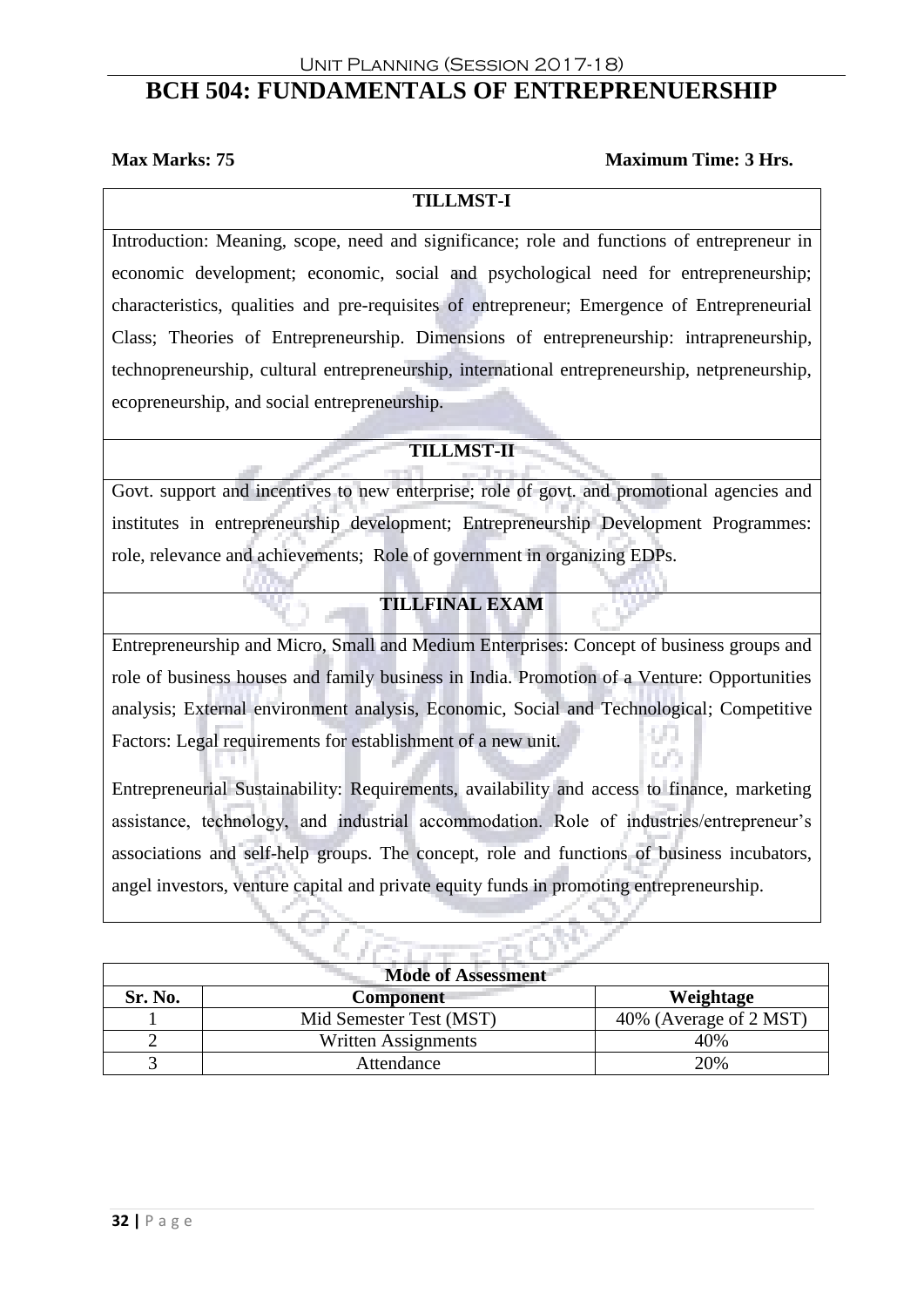## **BCH 505: E-COMMERCE**

#### **Max Marks: 75** Maximum Time: 3 Hrs.

#### **TILLMST-I**

Internet and Commerce: Business Operations; E-Commerce Practices vs. Traditional Business Practices; Concepts b2b, b2c, c2c, b2g, g2h, g2c; Benefits of E-Commerce to Organization, Consumers and Society. Limitation of E-Commerce. Management Issues Relating to E-Commerce. Operations of E-commerce: Credit Card Transaction; Applications in B2C: consumers Shopping Procedure on the Internet; Impact on Disintermediation and reintermediation; Global Market; Strategy of Traditional Department Stores; Products in b2c Model; Success Factors of E-Brokers; Broker-based Services Online; Online Travel Tourism Services; Benefits and Impact

#### **TILLMST-II**

Applications in b2b: Applications of b2b; Key technologies for b2b; Architectural Models of b2b; Characteristics of the Supplier-Oriented market Place, Buyer-Oriented market Place and Intermediary-Oriented Market Place; Benefits of b2b on Procurement Reengineering; Just in Time Delivery in b2b; in b2c;

#### **TILLFINAL EXAM**

Internet-based EDI from Traditional EDI Integrating Ec with Back-end Information Systems; Marketing Issues in b2b.Applications in Governance: EDI in Governance; E-governance; Egovernance Applications of the Internet; Concept of Governance to Business, Business-togovernment and Citizen to Governance; E-governance Models; Private Sector Interface in Egovernance.

| <b>Mode of Assessment</b> |                            |                        |
|---------------------------|----------------------------|------------------------|
| Sr. No.                   | Component                  | Weightage              |
|                           | Mid Semester Test (MST)    | 40% (Average of 2 MST) |
|                           | <b>Written Assignments</b> | 40%                    |
|                           | Attendance                 | 20%                    |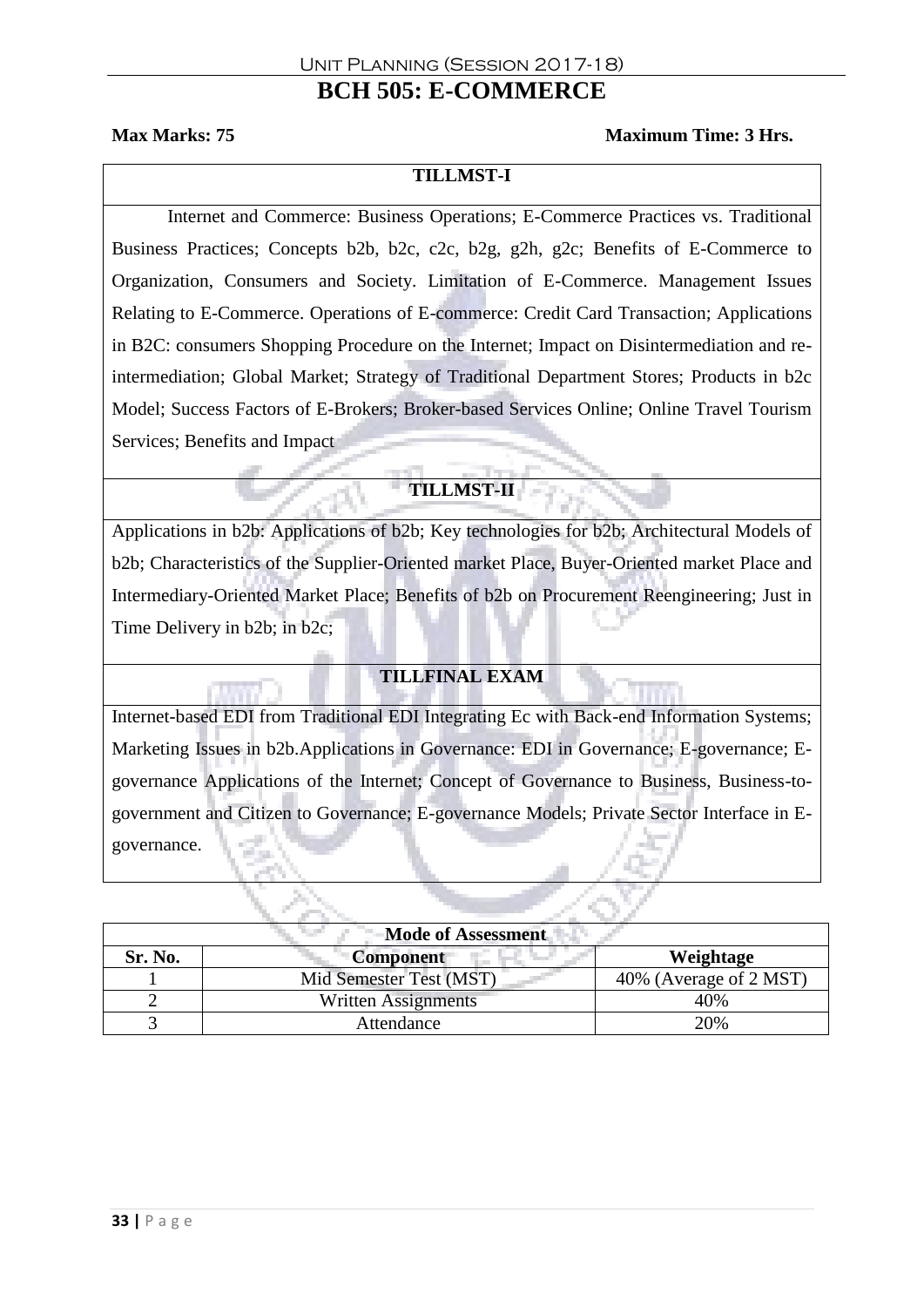## **BCH 508: MONEY AND BANKING**

#### **Max Marks: 75 Maximum Time: 3 Hrs.**

**TILLMST-I**

Money: Meaning, features, functions and kinds of money; Monetary Standards: Metallic and paper standards, system of note issues in India. Supply of money: mechanics of money supply, Measures of money supply in India. Demand for Money: Factors determining demand for money; Fisher, Cambridge, Keynesian and Freidman theories of money.

#### **TILLMST-II**

Money and Credit; Credit creation; Money Multiplier; Rate of Interest: Meaning and its determination, Factors affecting the level and structure of Interest Rates. An overview of interest rate structure in India. Banking: Introduction, Types and functions of banks, Banking system: Branch Banking, unit banking, chain banking, group banking and mixed banking;safety-liquidity-profitability trade off; Central Banking: Functions and techniques of credit control. Monetary policy: Objectives, and its tools; Reserve Bank of India: Role and Functions.

#### **TILLFINAL EXAM**

Commercial Banking in India: structure and functioning; Banking Sector Reforms and Latest Developments in Banking Sector in India. Innovations in Banking: Internet Banking, E-Banking, Mobile banking, Wholesale and Retail Banking, Universal and Narrow Banking, Off-shore Banking.

| <b>Mode of Assessment</b> |                         |                        |
|---------------------------|-------------------------|------------------------|
| Sr. No.                   | <b>Component</b>        | Weightage              |
|                           | Mid Semester Test (MST) | 40% (Average of 2 MST) |
|                           | Written Assignments     | 40%                    |
|                           | Attendance              | 20%                    |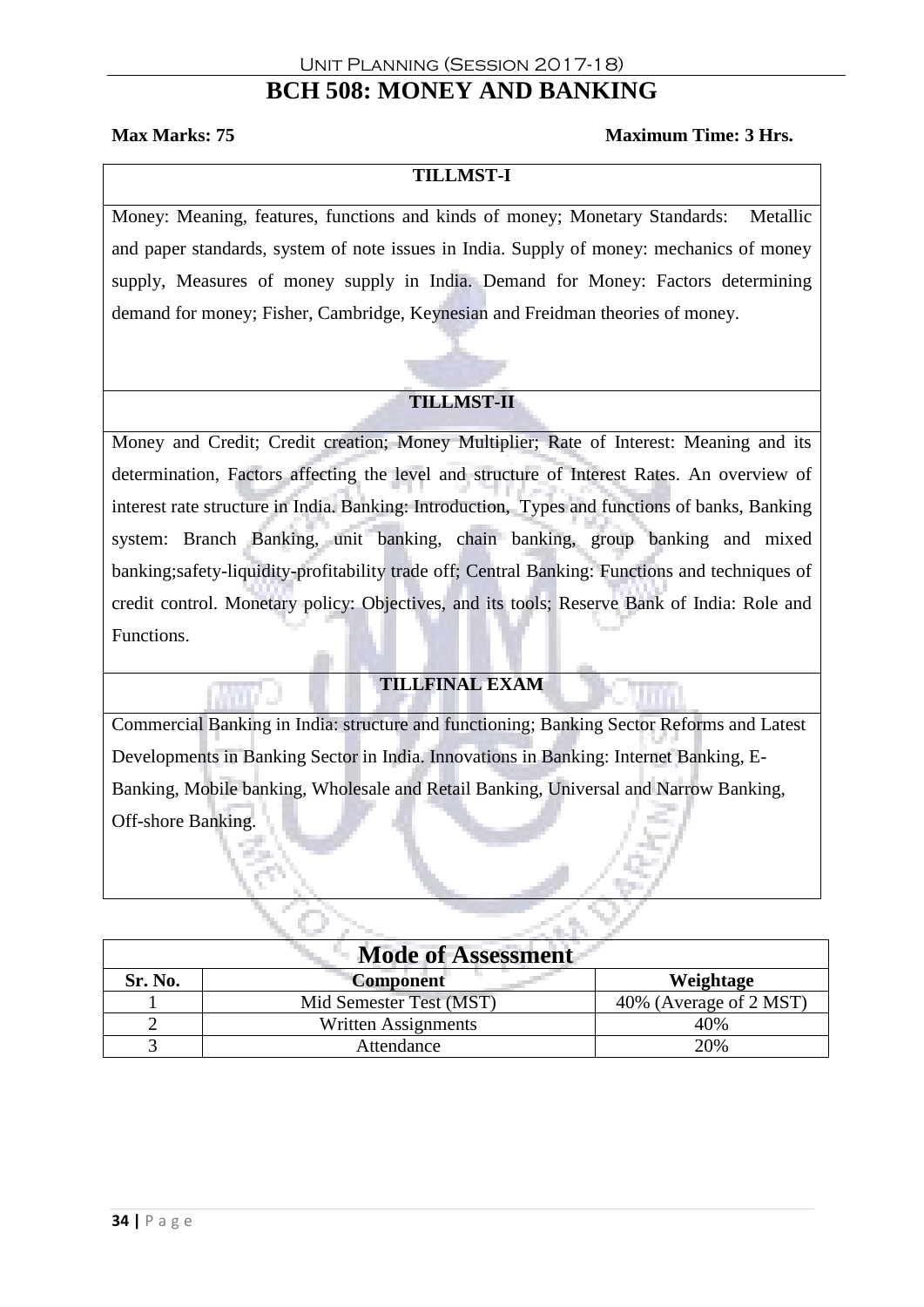## **B.Com(H) SEMESTER-VI 2017-18 BCH 601: MANAGEMENT ACCOUNTING-II**

#### **Max Marks: 75 Maximum Time: 3 Hrs.**

#### **TILLMST-I**

Cost Analysis For Decision Making, Absorption Costing: Meaning, Advantages and Limitations, Marginal Costing : Marginal and differential costing as a tool for decision making-make or buy; change of product mix; Pricing; Break even analysis; Exploring new markets; shutdown decision. Target costing, Life cycle costing.

#### **TILLMST-II**

Budgeting for profit planning and control: Meaning of budget and budgetary control; objectives; Merits and Limitations; Types of Budgets; fixed and Flexible Budgeting; Control ratio; Zero base budgeting; Performance budgeting; Responsibility accounting.

#### **TILLFINAL EXAM**

Standard costing and Variance Analysis: Meaning of Standard cost and standard costing; advantages and applications; Variance analysis – material; Labour and overhead Variances (two- way analysis). Cost Control and cost reduction

|         | <b>Mode of Assessment</b>     |                        |
|---------|-------------------------------|------------------------|
| Sr. No. | <b>Component</b>              | Weightage              |
|         | Mid Semester Test (MST)       | 40% (Average of 2 MST) |
|         | <b>Written Assignments</b>    | 40%                    |
|         | Attendance<br><b>ALCOHOL:</b> | 20%                    |

FRONT

en<br>Kana

## **BCH 602: COST ACCOUNTING II**

**Max Marks: 75 Maximum Time: 3 Hrs.**

**TILLMST-I**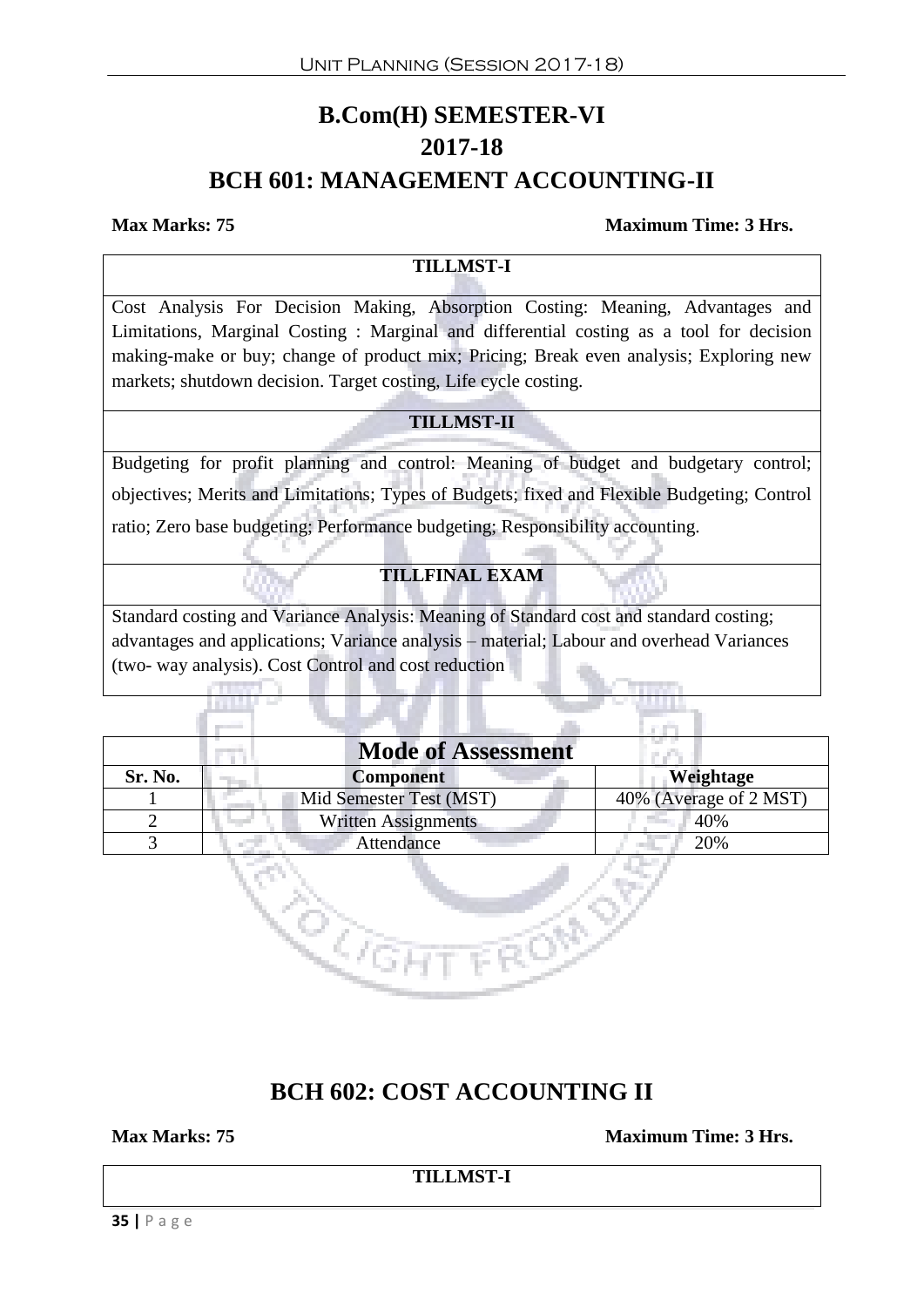#### Unit Planning (Session 2017-18)

Cost Ascertainment : Unit Costing; job costing , batch and contract costing; Operating costing. Job Costing: Job cost cards and databases, Collecting direct costs of each job, Attributing overhead costs to jobs, Applications of job costing. Batch Costing.

#### **TILLMST-II**

Contract Costing - Progress payments, Retention money, Escalation clause, Contract accounts, Accounting for material, Accounting for plant used in a contract, Contract Profit and Balance sheet entries.

Process Costing : Meaning, Features, Process vs Job Costing, Principles of cost ascertainment for Materials, Labour & Overhead; Normal loss, Abnormal loss and gain and preparation of process accounts. Need for Valuation of WIP, Equivalent Production (units) and preparation of process and other relevant accounts valuing WIP under average method and FIFO method (simple cases). Inter-process profits, Accounting for joint, co and by products.

#### **TILLFINAL EXAM**

Cost Records: Integral and non-integral system; Reconciliation of Cost and Financial Accounts. Activity based Costing: Problems of traditional Costing, meaning of Activity Based Costing, cost analysis under ABC, advantages & disadvantages, factors influencing application of ABC, installation of ABC; Productivity, Value Analysis.

|         | <b>Mode of Assessment</b>  |                        |
|---------|----------------------------|------------------------|
| Sr. No. | <b>Component</b>           | Weightage              |
|         | Mid Semester Test (MST)    | 40% (Average of 2 MST) |
|         | <b>Written Assignments</b> | 40%                    |
|         | Attendance                 | 20%                    |

## **BCH 603: FINANCIAL MANAGEMENT**

**C**OGHT FROM

**Max Marks: 75 Maximum Time: 3 Hrs.**

#### **TILLMST-I**

Financial Management: Meaning, Functions of Financial Management, Financial Goals and Objectives of Financial Management, Role and Importance of Financial Management,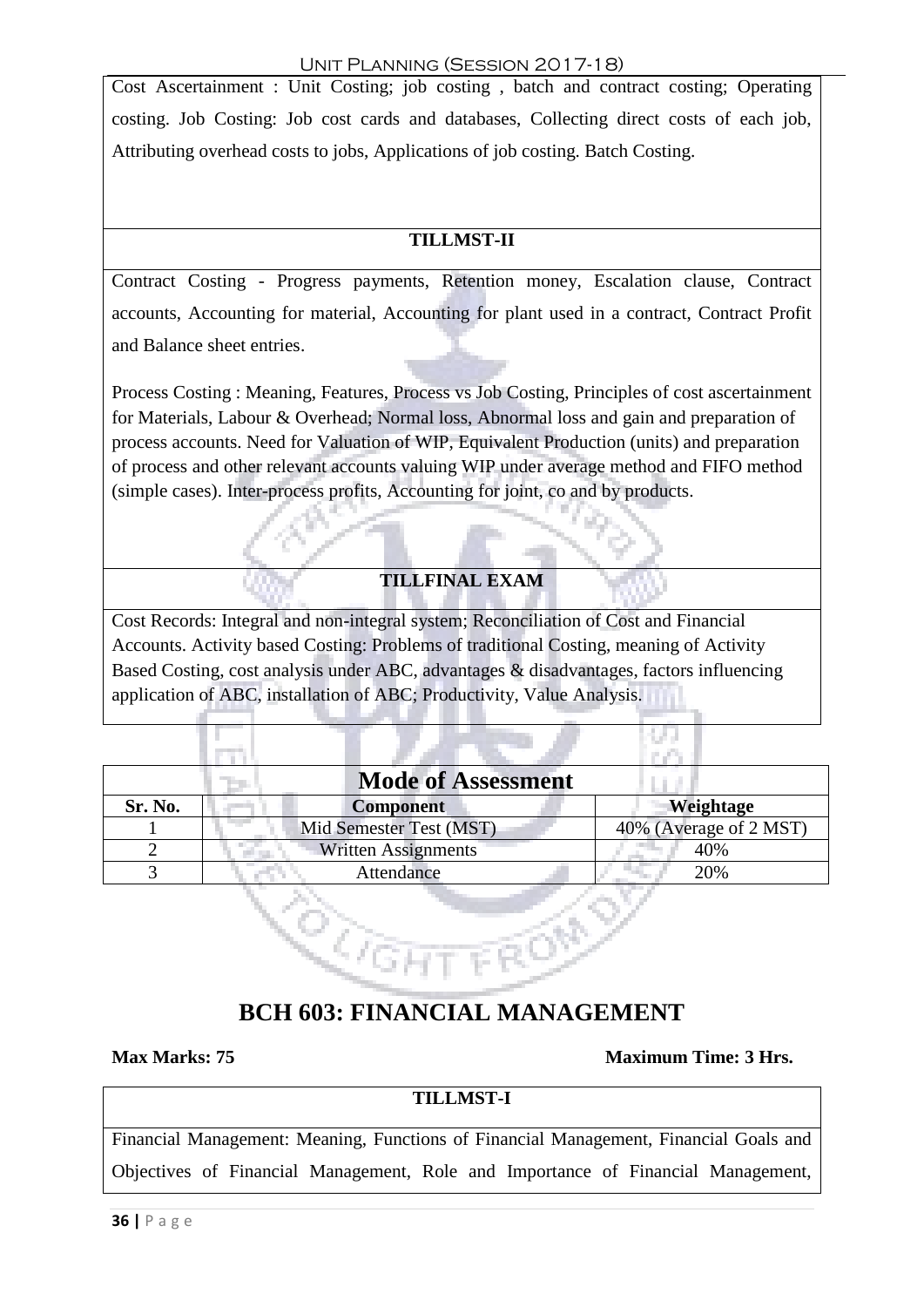Relationship of Financial Management with other Functional Areas. Capital Budgeting: Nature of investment decisions; Investment evaluation criteria – net present value. Internal rate of return, Profitability index, payback period, accounting rate of return; NPV and IRR comparison.

### **TILLMST-II**

Cost of Capital: Meaning and significance of cost of capital: Calculation of cost of debt, preference capital, equity capital and retained earnings; Combined cost of capital (weighted).

Process Costing : Meaning, Features, Process vs Job Costing, Principles of cost ascertainment for Materials, Labour & Overhead; Normal loss, Abnormal loss and gain and preparation of process accounts. Need for Valuation of WIP, Equivalent Production (units) and preparation of process and other relevant accounts valuing WIP under average method and FIFO method (simple cases). Inter-process profits, Accounting for joint, co and by products.

### **TILLFINAL EXAM**

Capitalisation: Meaning and Components ; Capital Structure: Capital structure decsions, pattern, Determinants of capital structure, optimum capital structure, Operating and Financial Leverage: Measurement of Leveragesand effect on profit; combined leverage.

Working Capital Management- Concept, Components, Kinds, Importance and Determinants of Working Capital.

Dividend Decisions- Concept, Forms of Dividends, Dividend policies & Dividend theories.

| <b>Mode of Assessment</b> |                            |                        |  |  |
|---------------------------|----------------------------|------------------------|--|--|
| Sr. No.                   | <b>Component</b>           | Weightage              |  |  |
|                           | Mid Semester Test (MST)    | 40% (Average of 2 MST) |  |  |
|                           | <b>Written Assignments</b> | 40%                    |  |  |
|                           | Attendance                 | 20%                    |  |  |

## **BCH-604 CORPORATE GOVERNANCE & SOCIAL RESPONSIBILTY OF BUSINESS**

<sup>2</sup> GHT ROP

**Max Marks: 75 Maximum Time: 3 Hrs.**

## **TILLMST-I**

Corporate Governance: concept, meaning, scope and need of Corporate Governance,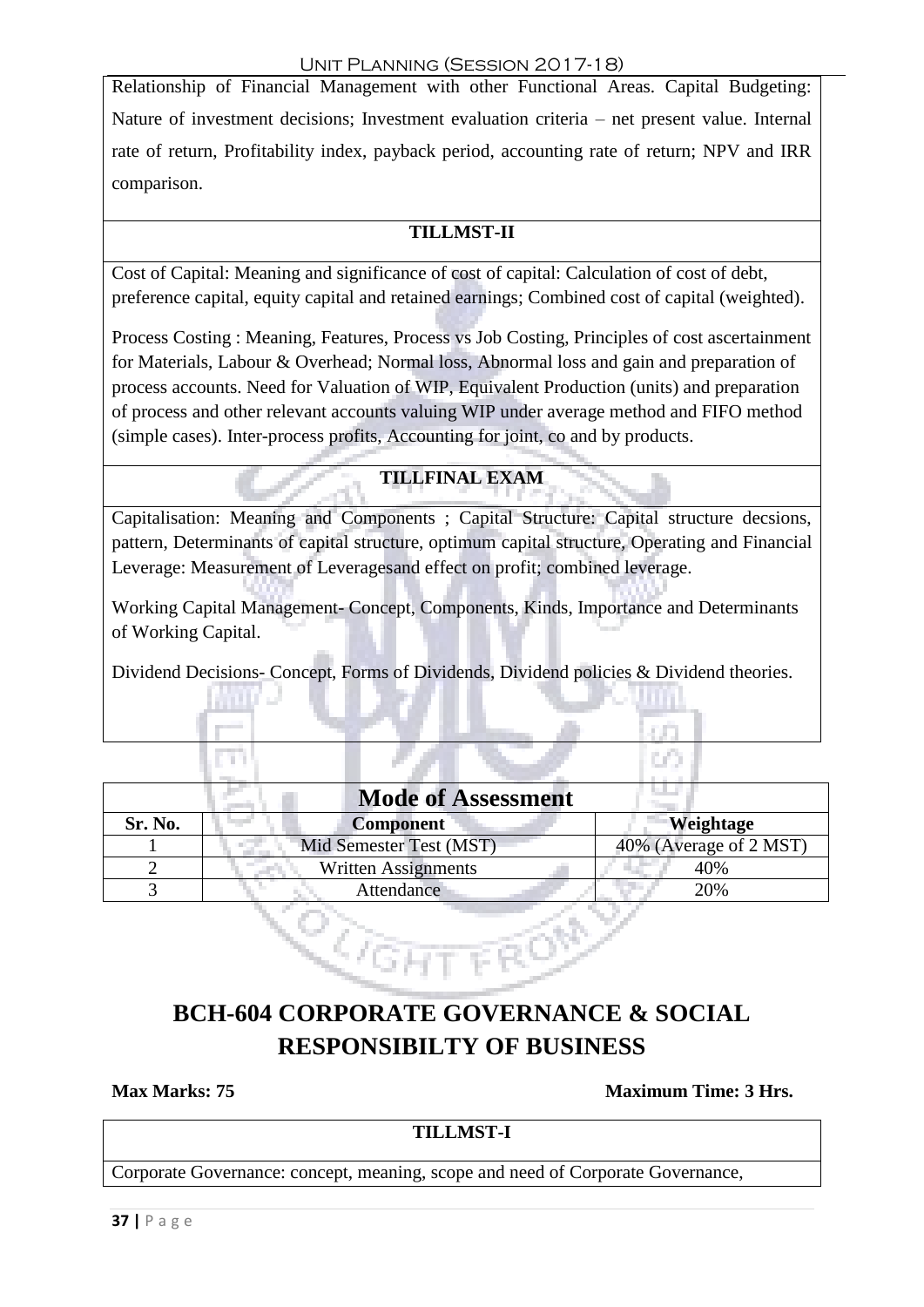Corporate Governance mechanism, Corporate Governance and stakeholders: obligation to investors, obligation to employees, obligation to customers, managerial obligation, obligation to government. Features of good governance, Role played by regulators to improve corporate governance, Business Ethics vis-a-vis Corporate Governance; corporate and board management: types of directors: Promoter, nominee, Shareholder, Independent Board Committees: Audit Committee, Remuneration Committee, Shareholders' grievance committee, other committees.

#### **TILLMST-II**

Global Perspective of Corporate Governance: Cadbury Committee, Greenburg Committee, OECD Principles of Corporate Governance. Corporate Governance in India: Kumar Mangalam Birla Committee on corporate Governance, Narayan Murthy Committee, Companies (Appointment of Small Shareholders' Director) Rules (2001), Clause 49 of listing agreement.

#### **TILLFINAL EXAM**

E Governance: Meaning, scope and importance.

Corporate Social Responsibilty: Meaning, evolution of CSR. Relation between CSR and Corporate governance; environmental aspects of CSR; models of CSR in India, drivers of CSR; CSR-Legislation In India: Section 135 of Companies Act 2013.

| <b>Mode of Assessment</b>   |                            |                        |  |  |  |
|-----------------------------|----------------------------|------------------------|--|--|--|
| Sr. No.                     | <b>Component</b>           | Weightage              |  |  |  |
|                             | Mid Semester Test (MST)    | 40% (Average of 2 MST) |  |  |  |
| $\mathcal{D}_{\mathcal{A}}$ | <b>Written Assignments</b> | 40%                    |  |  |  |
| 3                           | Attendance                 | 20%                    |  |  |  |
|                             |                            |                        |  |  |  |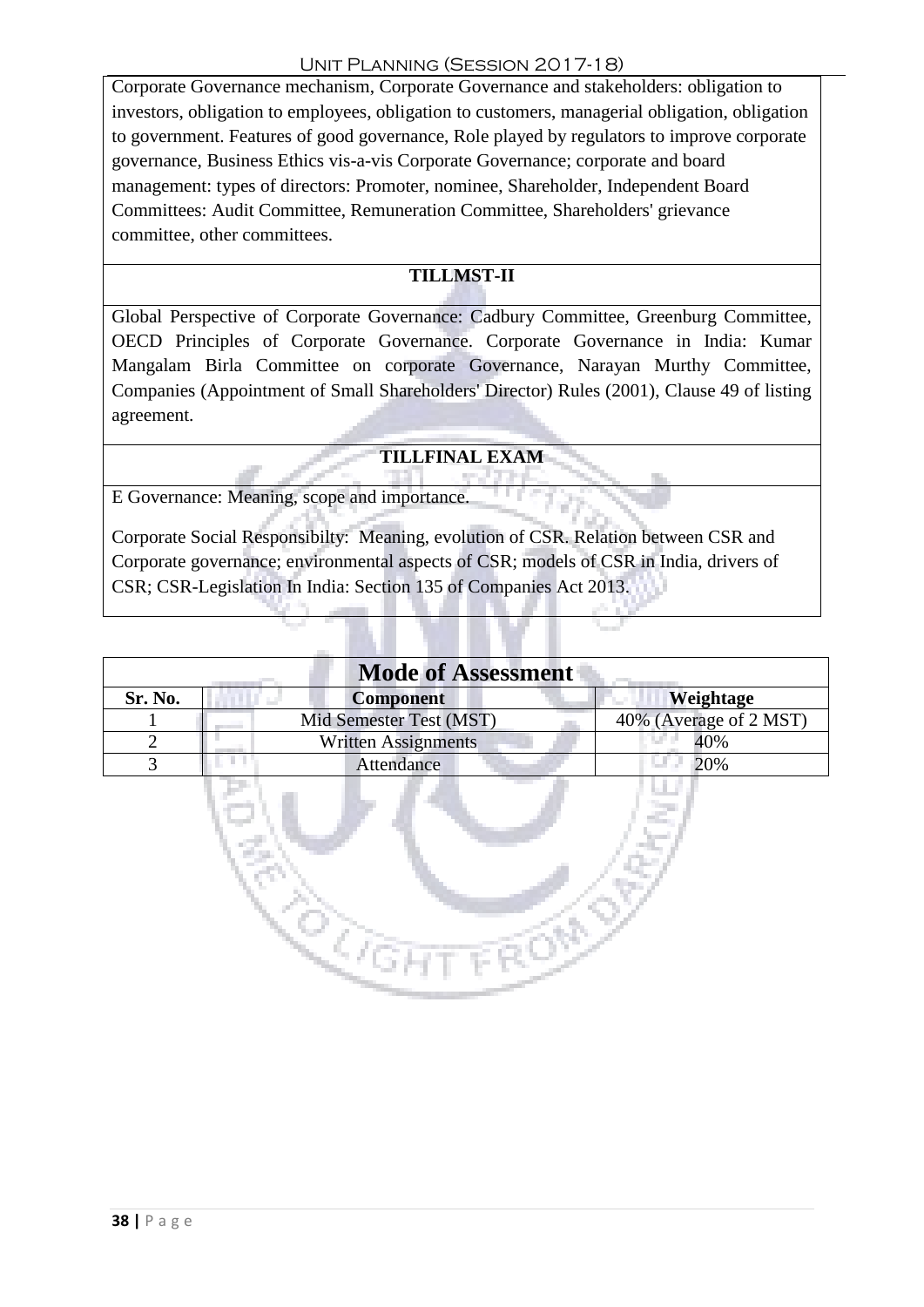## Unit Planning (Session 2017-18) **BCH 605: PRODUCTION AND OPERATIONS MANAGEMENT**

#### **Max Marks: 75 Maximum Time: 3 Hrs.**

#### **TILLMST-I**

Production and Operations management: Introduction, Objectives of Production Management, Functions and scope of production management, Relationship of production with other functional areas. Plant location & Plant layout: steps in location selection, relative importance of location factors, location models. Meaning, definition and scope of facility layout, factors influencing layout, types of layout, importance of layout, layout planning, criteria for selection and design of layout.

#### **TILLMST-II**

Production process: Types of Production systems, mass production, job-based production, batch production and assembly line production systems.

#### **TILLFINAL EXAM**

Materials Management: Meaning, Purchasing, Selection of Suppliers; Store Procedure and Handling; Inventory Control Techniques. Production Planning and Control: Meaning, Objectives, Scope, Importance & Procedure of Production Planning. Production Control: Meaning, objectives, Factors affecting Production Control.

Quality and Productivity Management: Concepts of Quality, Product quality and service quality. Introduction to quality systems, concept of TQM, ISO, QFD, SPC, KAIZEN, SIX-SIGMA,5S. Concepts of productivity, tools of increasing productivity, labour and machine productivity. Introduction to work-study, work measurement, method study and time study.

| <b>Mode of Assessment</b> |                            |                        |  |  |
|---------------------------|----------------------------|------------------------|--|--|
| Sr. No.                   | <b>Component</b>           | Weightage              |  |  |
|                           | Mid Semester Test (MST)    | 40% (Average of 2 MST) |  |  |
|                           | <b>Written Assignments</b> | 40%                    |  |  |
|                           | <b>Attendance</b>          | 20%                    |  |  |
|                           |                            |                        |  |  |

## **BCH-608: FINANCIAL INSTITUTIONS AND MARKETS**

#### **Max Marks: 75** Maximum Time: 3 Hrs.

#### **TILLMST-I**

An Introduction to Financial System and its Components, Financial intermediation, Flow of

funds matrix. Financial system and economic development. An overview of Indian financial